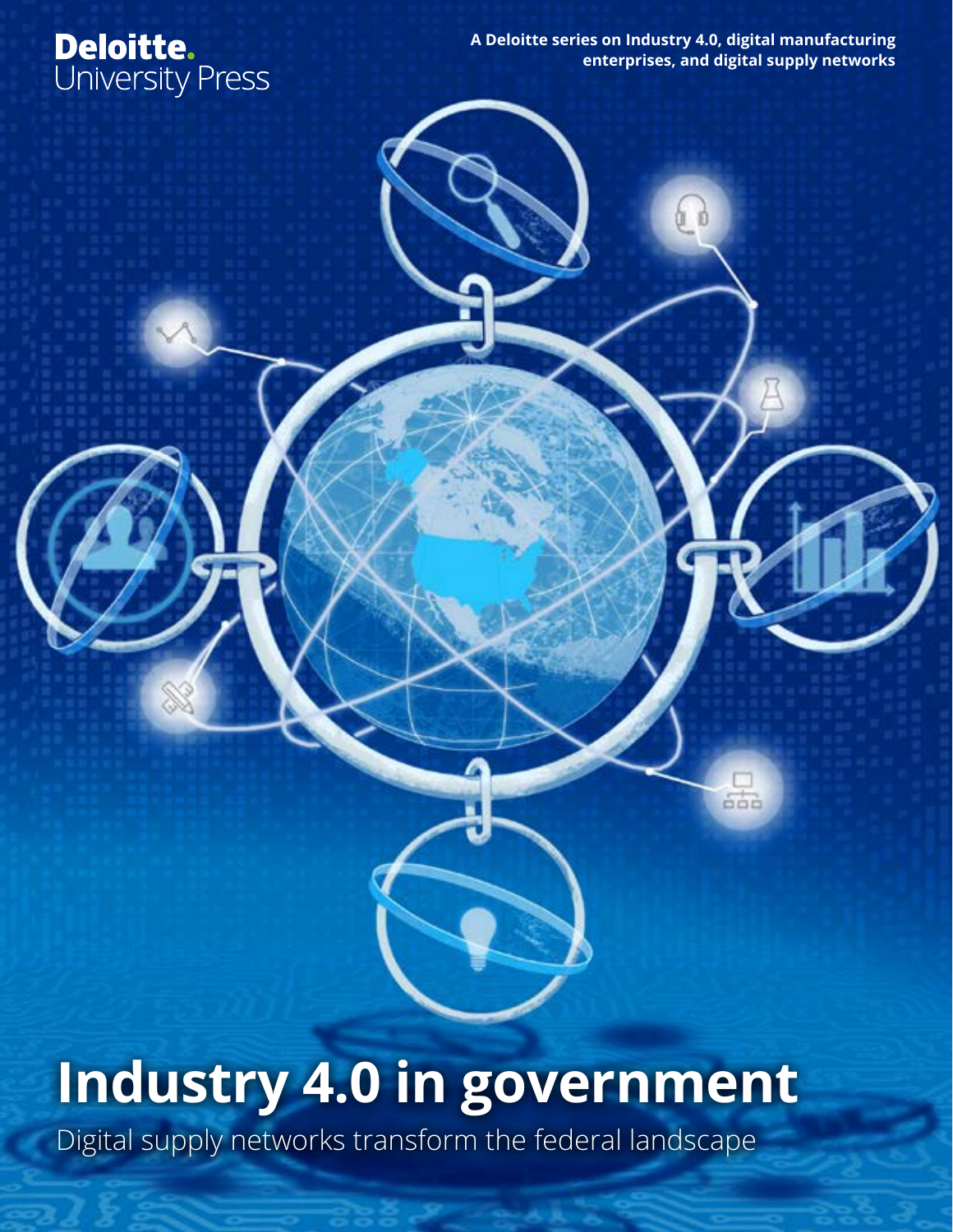Deloitte Consulting LLP's Supply Chain and Manufacturing Operations practice helps companies understand and address opportunities to apply advanced manufacturing technologies to impact their businesses' performance, innovation, and growth. Our insights into additive manufacturing allow us to help organizations reassess their people, process, technology, and innovation strategies in light of this emerging set of technologies.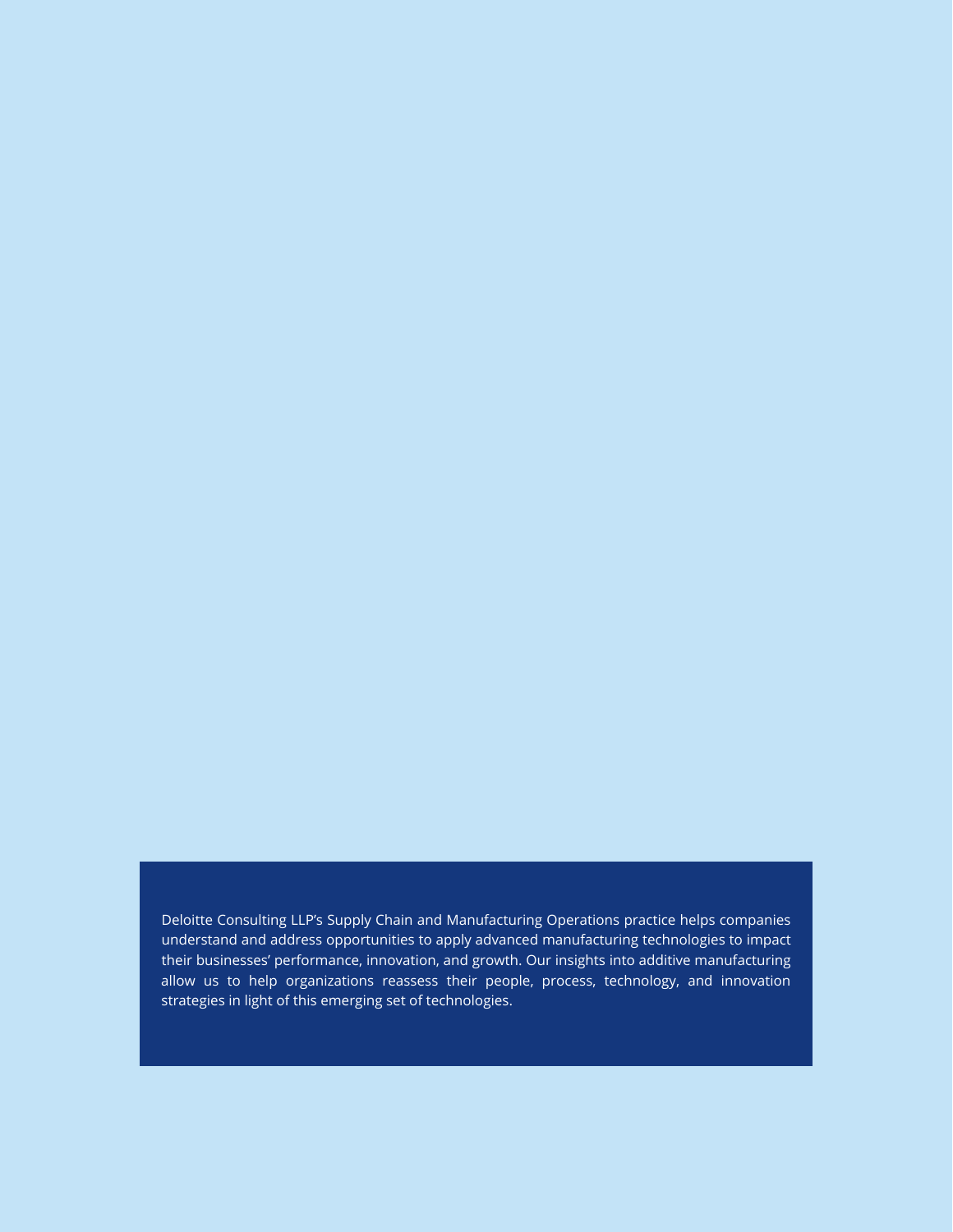## **CONTENTS**

| <b>Dynamically supplying tomorrow's front lines</b>                                                           | $\mathbf{2}$ |  |  |  |
|---------------------------------------------------------------------------------------------------------------|--------------|--|--|--|
| Bringing smart technologies to the supply chain:<br><b>Expanding the notion of connected production</b><br>-4 |              |  |  |  |
| A framework for considering the federal DSN<br>9                                                              |              |  |  |  |
| The path forward: Setting priorities for a DSN                                                                | 16           |  |  |  |
| Conclusion   18                                                                                               |              |  |  |  |
| <b>Endnotes</b><br>∣ 19                                                                                       |              |  |  |  |
| <b>About the authors</b><br><b>20</b>                                                                         |              |  |  |  |
| Acknowledgements<br>$\overline{\phantom{0}}$ 21                                                               |              |  |  |  |
| <b>Contacts</b><br>22                                                                                         |              |  |  |  |

 $\overline{\phantom{a}}$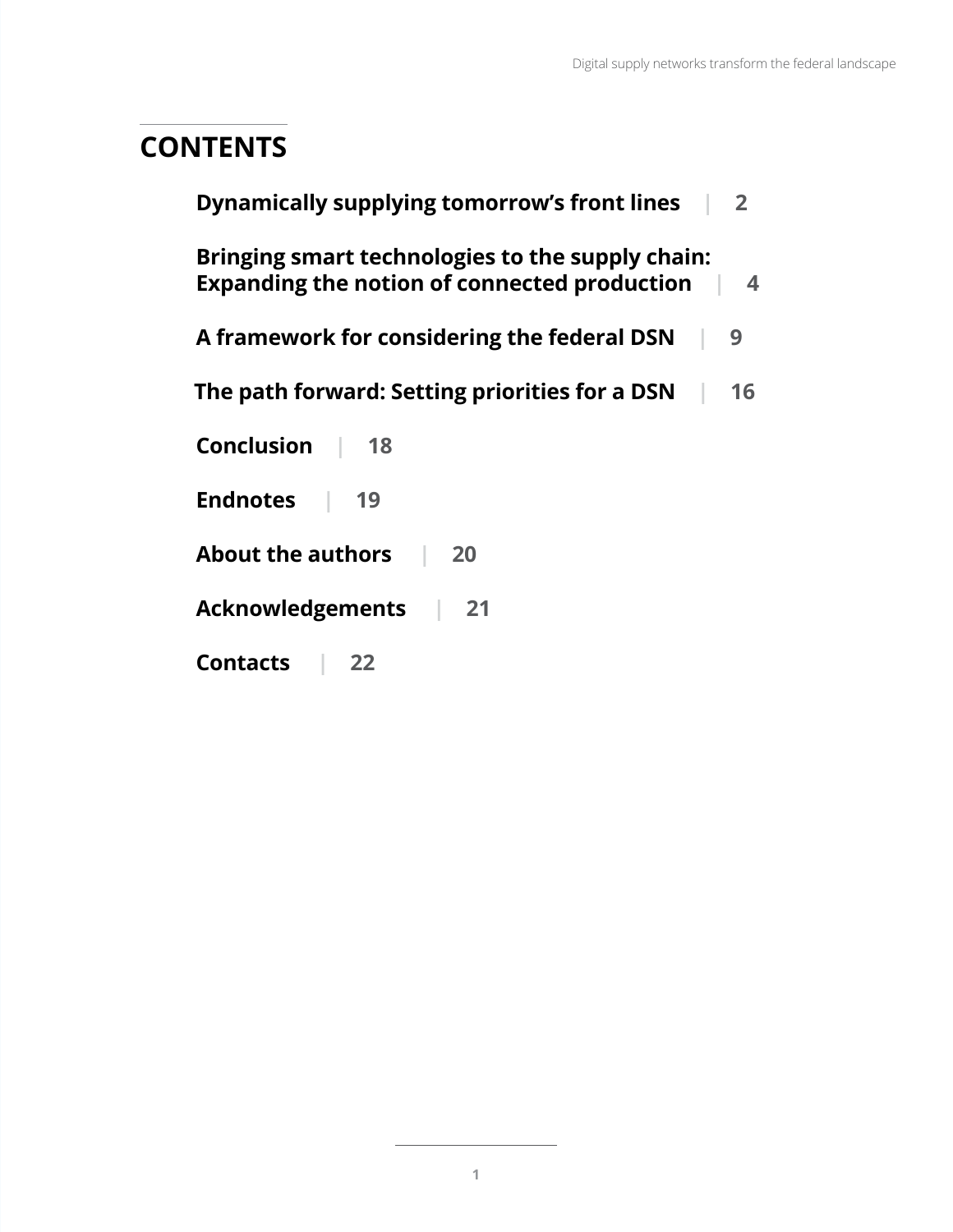## <span id="page-3-0"></span>**Dynamically supplying tomorrow's front lines**

Charged with managing some of the largest, most complex supply chains in the world, the federal government performs a wide variety of coordination functions, each with different business objectives. This makes the federal government well suited to adopting and implementing digital supply networks, each tailored to meet the diverse objectives of the numerous agencies the federal government operates. Across the four federal archetypes that we identify here—buyer, seller, server, and regulator—the digital supply network is poised to provide a strong value proposition equaling that of commercial businesses.

 $\prod_{\text{mels}}$ HE team leader looks at the lower half of his mechanic, whose torso and arms are obscured by the vehicle on which he's working in the makeshift garage. "We need it done by tonight," the team lead grunts. The mechanic slides out from beneath the vehicle and looks at his sergeant: "No promises, but I'll see what I can do."

Getting back up on his feet, the mechanic scans a quick response (QR) code on the side of the vehicle, and a solution begins to unfold. As the schematics for the jeep populate his wrist-mounted display, he logs the issue—"broken front strut brace: needs replacement"—setting into motion a digital chain of events that will get the vehicle combat ready.

The mechanic's digital assistant overhears both his conversation with the sergeant and the diagnosis of the problem, which it parses using natural language processing. Coupled with the QR scan and other background information, the system now has all the information it needs to find an optimal solution: the geographic location, capabilities at that base and nearby, the specific vehicle (type and individual serial number) in need of repair, the replacement part required, and the deadline.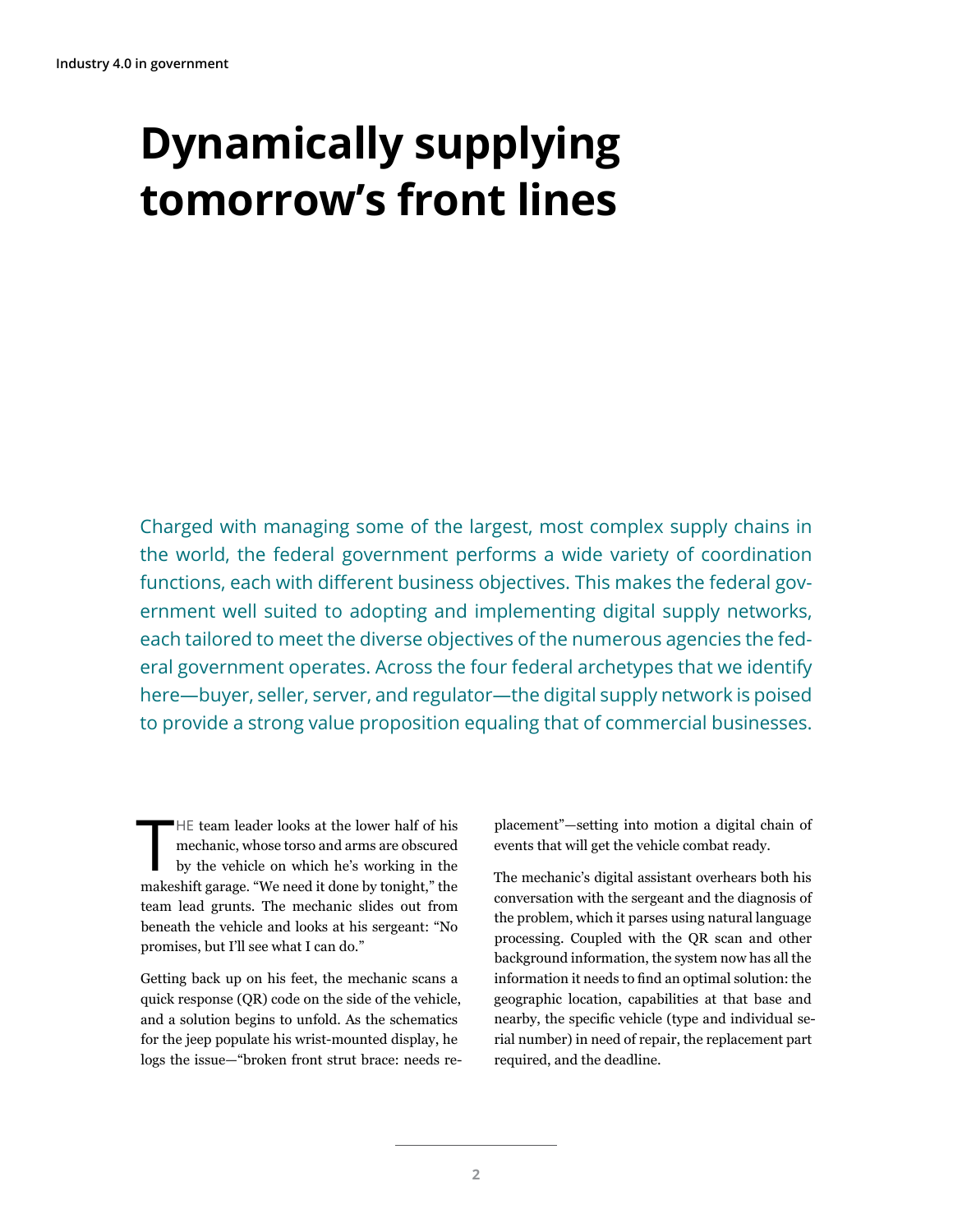The assistant gathers more data from connected sources, querying current inventories and capabilities. The vehicle's manufacturer has dozens of strut braces in stock, thousands of miles away in Ohio not much help for an immediate need. The assistant locates several more braces sitting on a shelf at the nearest supply depot, a hundred miles away over a mountain range through contested territory—close, but not close enough. More interestingly, it learns that a unit arrived on base last week with a metal additive manufacturing (AM) unit for combat testing. Bingo.

Armed with the power of a digital supply network, the digital assistant proposes a solution: (1) Over the next three hours, 3D-print a temporary replacement part using the recently arrived metal AM machine; (2) Call for a permanent replacement from the depot, which will arrive via quadrotor cargo drone tomorrow; (3) Initiate an order to restock the parts at the depot with fresh inventory from Ohio; those will arrive at the supply depot next week.

The mechanic listens intently and scrolls through the solution before tapping the confirmation into his wearable device, setting in motion the complete chain of events. The 3D-printed replacement should be ready to install in a few hours—enough time for him to get some rest.

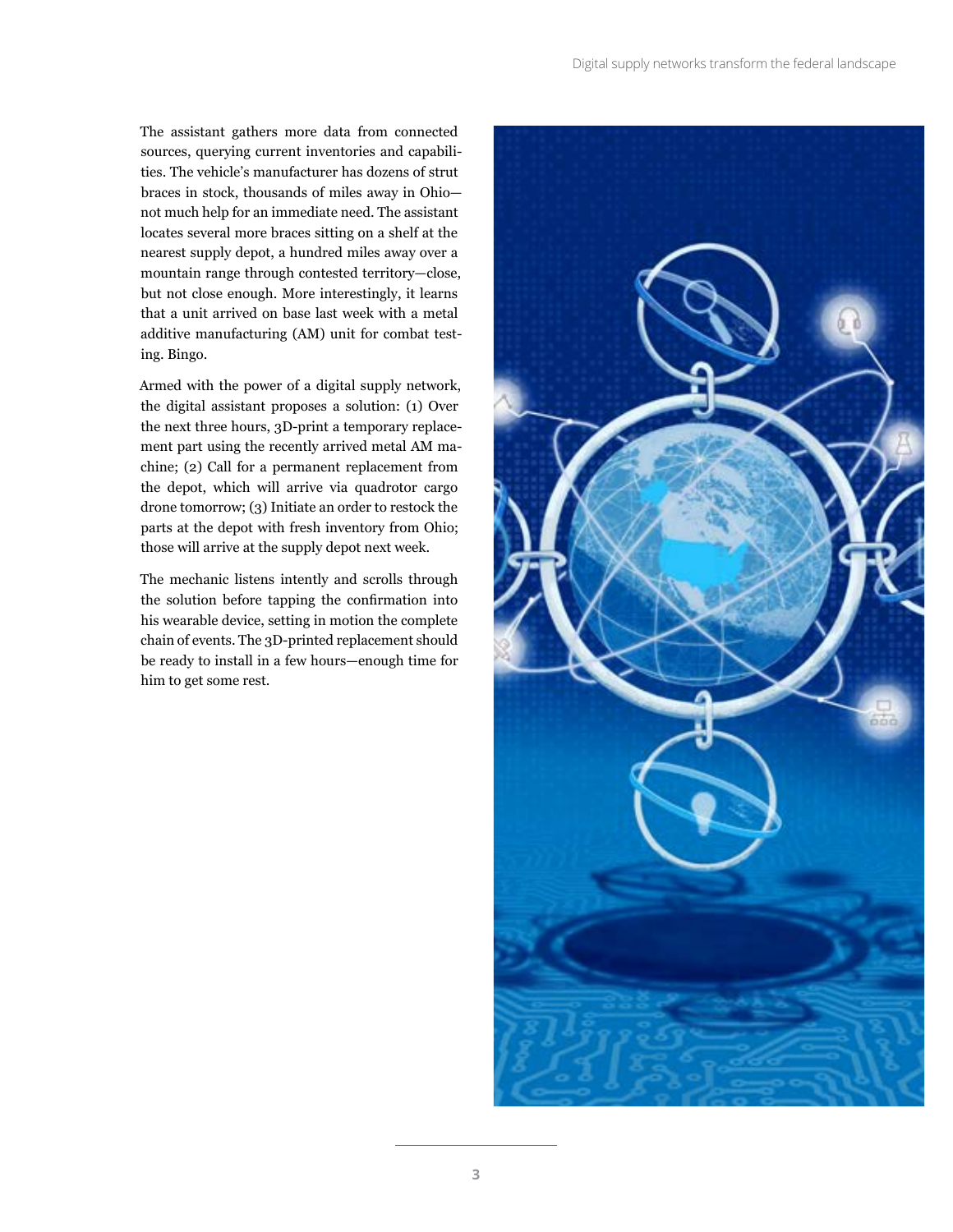## <span id="page-5-0"></span>**Bringing smart technologies to the supply chain: Expanding the notion of connected production**

 $\prod$ HE example above illustrates the potential power of the connected, responsive digital supply network (DSN). In fact, this same scenario might play out in a number of other different settings in which federal agencies operate, for example, disaster response or management of imports and exports. Deloitte has explored the concept of Industry 4.0 and its impacts on smart manufacturing and the physical world within the context of the commercial sector. Even as we examine and prepare for the rise of connected, responsive production, however, it is crucial to acknowledge that the smart factory is not the entire story. Industry 4.0 does not begin and end with production of a physical object; to focus only on production is to ignore

the other parts of the manufacturing value chain. In other words, to tell the complete story of smart manufacturing, we must broaden the focus to consider the supply chain that both feeds and delivers products from factories. Furthermore, these technological evolutions have implications beyond the commercial sector, in the federal space as well.

The technological forces driving the rise of the smart factory impact the supply chain as well, potentially extending beyond the example described above. Deloitte's perspective around the concept of the DSN examines the ways in which digital technologies can collapse traditional supply chain and manufacturing methods, summarized in the following section.

### **Look closer at the digital supply network and the technologies that drive it:**

[The rise of the digital supply network: Industry 4.0 enables the digital](https://dupress.deloitte.com/dup-us-en/focus/industry-4-0/digital-transformation-in-supply-chain.html)  transformation of supply chains

[Industry 4.0 and manufacturing ecosystems: Exploring the world of](https://dupress.deloitte.com/dup-us-en/focus/industry-4-0/manufacturing-ecosystems-exploring-world-connected-enterprises.html)  connected enterprises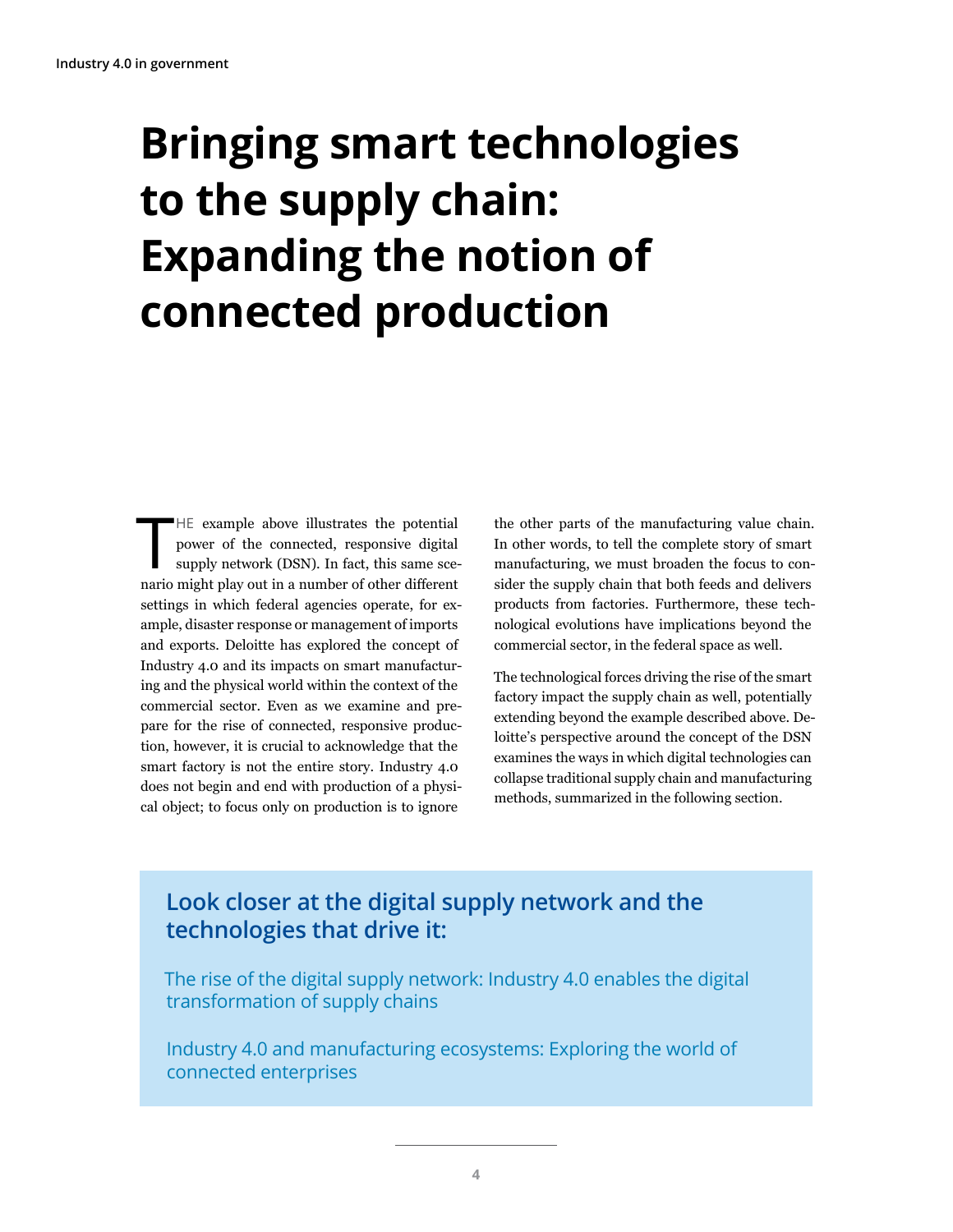### Digital supply networks: A brief primer

Supply chains are traditionally linear in nature, with a discrete progression of develop, plan, source, make, and deliver. Today, however, many supply chains can use advanced digital technologies to transform from a repetitive sequence to a dynamic, interconnected system that can more readily incorporate ecosystem partners and evolve to an optimized state over time. As illustrated in the story above, this shift from linear, sequential supply chain operations to an interconnected, open system of supply networks could lay the foundation for how organizations and agencies—both public and private—achieve operational success in the future.

The DSN is best visualized as rearranging the traditional linear supply chain into an integrated system, characterized by multidirectional, always-on communication between the nodes of the network (figure 1).

This interconnected, open system forms the backbone of the DSN. DSNs integrate information from many different sources and locations to optimize the physical act of production and distribution.<sup>1</sup> By leveraging both the traditional and the new, such as sensor-based data sets, DSNs enable comprehensive, integrated views and management of the supply network as well as the ability to adapt to changing situations. Both of these abilities are crucial to enabling a truly agile ecosystem.

### **Figure 1. From the supply chain to the digital supply network**



**Traditional supply chain Digital supply networks**

Source: Adam Mussomeli, Doug Gish, and Stephen Laaper, *The rise of the digital supply network: Industry 4.0 enables the digital transformation of supply chains*, Deloitte University Press, December 1, 2016, https://dupress.deloitte.com/dup-us-en/focus/industry-4-0/digital-transformation-in-supply-chain.html.

#### Deloitte University Press | dupress.deloitte.com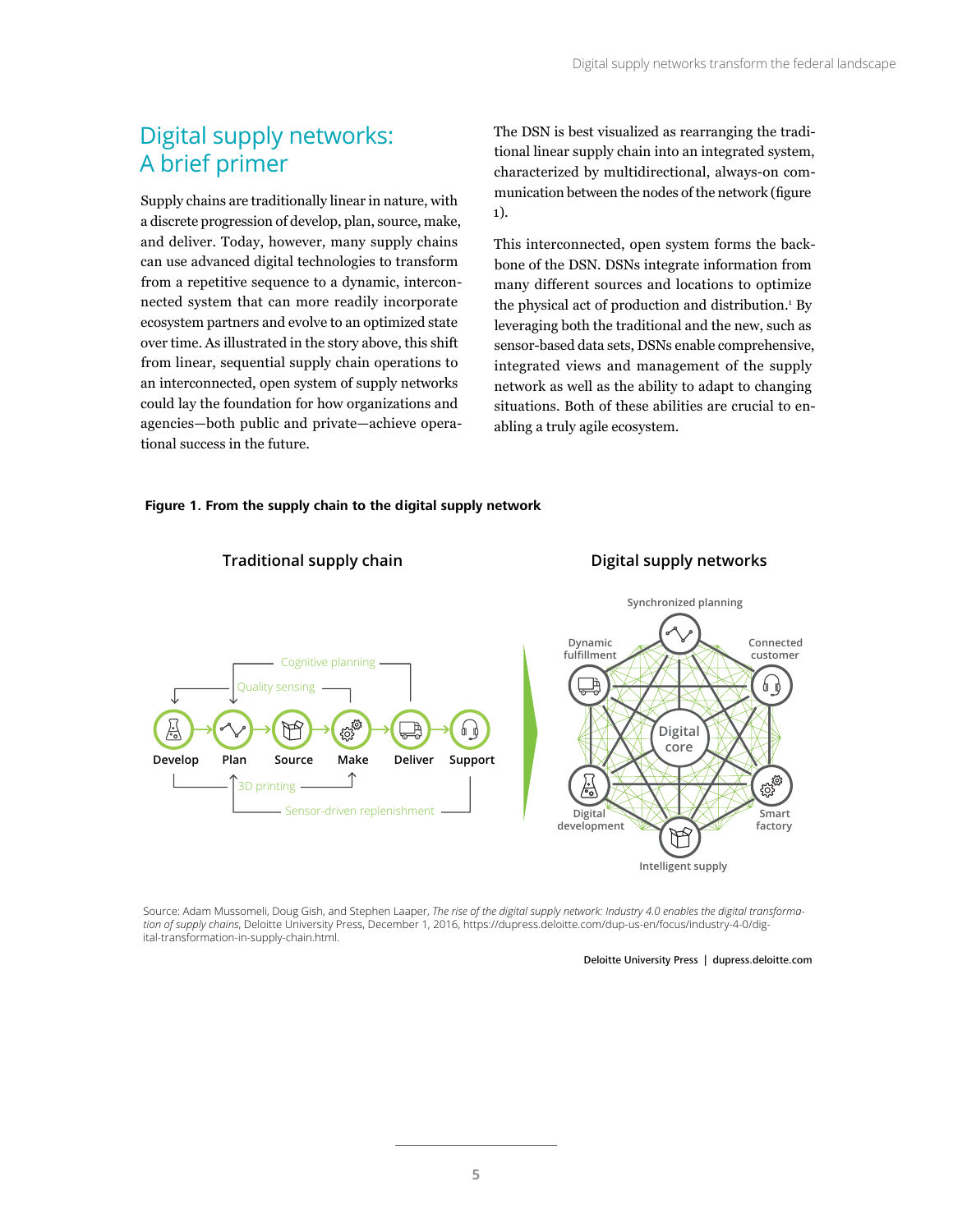### The digital supply network and the physical-digital-physical loop

For organizations accustomed to traditional linear data and communications, the shift to real-time access to data and intelligence fundamentally transforms the way they achieve objectives and conduct missions. Once organizations make the decision to adopt a DSN, they should consider how to develop, connect, and use the various Industry 4.0–driven technologies that power it to drive decision making. Before developing a DSN, it can be useful to consider the process of information creation, analysis, and action as a loop. The integration of digital information from many different sources and locations drives the physical act of manufacturing and distribution, in an ongoing cycle.

Real-time access to data and intelligence is fundamentally driven by the continuous and cyclical flow of information and actions between the physical and digital worlds. This flow occurs through an iterative series of three steps, collectively known as the physical-to-digital-to-physical loop. First, information is captured from the physical world and digitized *(physical to digital)*. Second, the *digital-to-digital* portion of the loop focuses on sharing data to generate meaningful insights. Finally, the loop is closed with a *digital-to-physical* transformation of those insights into real-world actions. This process is described visually in figure 2.



Taken together, this process enables a more proactive and predictive way of operating, rather than the traditional reactive approach to examining historical data to plan the best path forward. This allows organizations to harness data and take action, rather than simply be informed by it.

Why now? Historically, supply chain planners have attempted to periodically reoptimize fixed parameters to achieve the most efficient result. The convergence of several technology drivers changes this calculus and enables the dynamic optimization and constant reconfiguration of supply chains. Some of the specific technological factors that enable the DSN are the continuing commoditization of computing power, storage, and bandwidth; the Internet of things; advanced analytics; cognitive computing; robotics; additive manufacturing; and autonomous systems.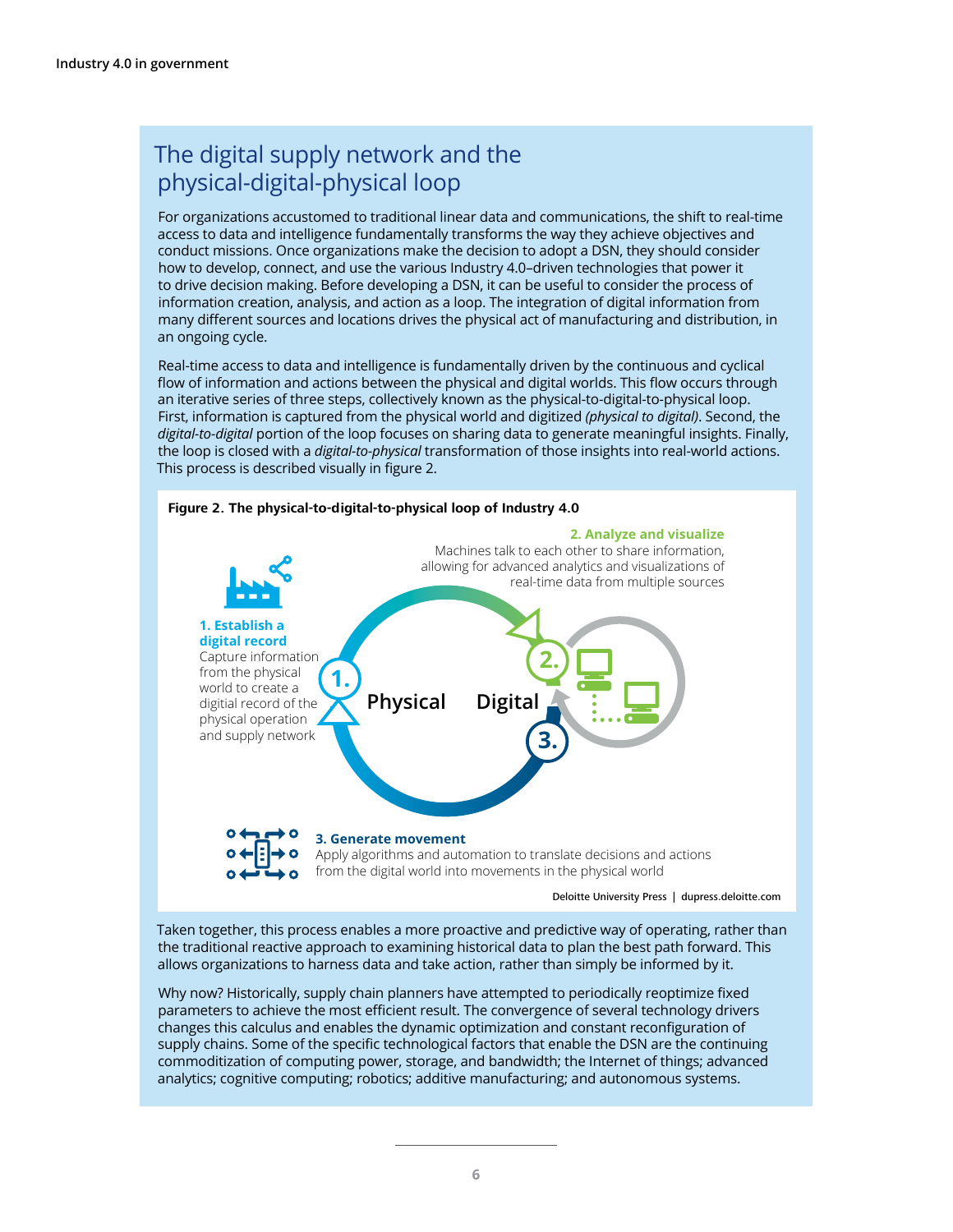<span id="page-8-0"></span>The benefits of this interconnected, open system can be leveraged by both federal and commercial organizations, which share some crucial similarities. One of the DSN's greatest strengths is that it can address highly customized needs—whether of the consumer, supplier, or organization—in ways that traditional, linear mass production cannot. This customization capability has clear benefits for the mission-focused environments in which both federal and commercial organizations operate, as individual DSNs can address very specific, discrete goals. Additionally, the real-time feedback, analytics, and predictive decision making that are the hallmarks of a DSN are

critical in both the federal and commercial arenas, where conditions change quickly. Furthermore, both public and private DSNs require the development of a fuller technology architecture to drive connectivity, the building blocks of which are already in place through connected systems.

So what makes a DSN more effective and responsive than a traditional linear chain, and why would an organization want to make the shift? A DSN is distinguished by five key characteristics: "always-on" agility, connected community, intelligent optimization, end-to-end transparency, and holistic decision making (figure 3).



Source: Adam Mussomeli, Doug Gish, and Stephen Laaper, *The rise of the digital supply network: Industry 4.0 enables the digital transformation of supply chains*, Deloitte University Press, December 1, 2016, https://dupress.deloitte.com/dup-us-en/focus/industry-4-0/digital-transformation-in-supply-chain.html.

#### Deloitte University Press | dupress.deloitte.com

### **Figure 3. The characteristics of a digital supply network**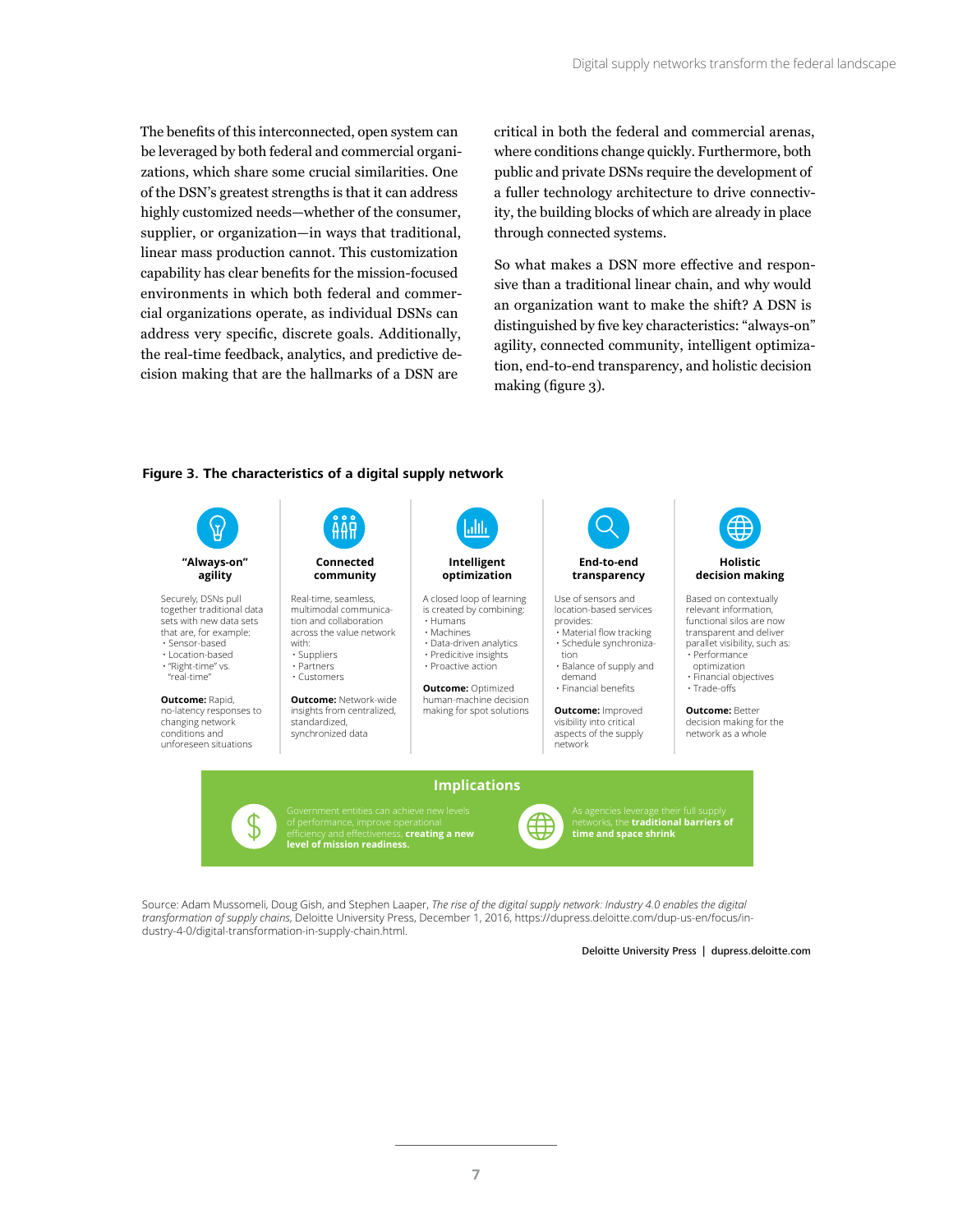Government agencies are charged with managing some of the largest, most complex supply chains in the world. Indeed, the federal government serves a wide variety of functions, each with different business objectives.

While Deloitte has previously explored the applications of the DSN among commercial businesses, its impacts on federal organizations are no less profound, though the drivers differ slightly. Indeed, despite their similarities in terms of DSN benefits, federal and commercial goals are not always the same. For commercial industry, the value proposition of the DSN typically manifests in increased profitability. For federal agencies, however, the DSN poses a different, but no less significant, value proposition.

Put simply, government agencies are charged with managing some of the largest, most complex supply chains in the world. Indeed, the federal government serves a wide variety of functions, each with different business objectives: Cash flow may take a backseat to speed in one agency, depending on its needs, while service and quality supersede cost in another. This makes the federal government particularly well

suited to adopting DSNs, as multiple DSNs can be used simultaneously, each tailored to meet a different set of objectives, some of which may even be on opposite ends of a spectrum.

In this way, DSNs have the potential to improve many aspects of government. The challenge, then, becomes identifying the specific agency's objective (in other words, where it wants to play) to best determine which aspects of the DSN are most crucial to focus on (in other words, how it can determine success). To do so, federal agencies should work independently and collaboratively to examine what purpose a DSN can serve.

Doing so requires an understanding of the breadth of roles a federal agency can play. In the next section, we introduce a framework that identifies and explores various archetypes the government can embody as well as how the DSN characteristics described in figure 2 relate to each archetype.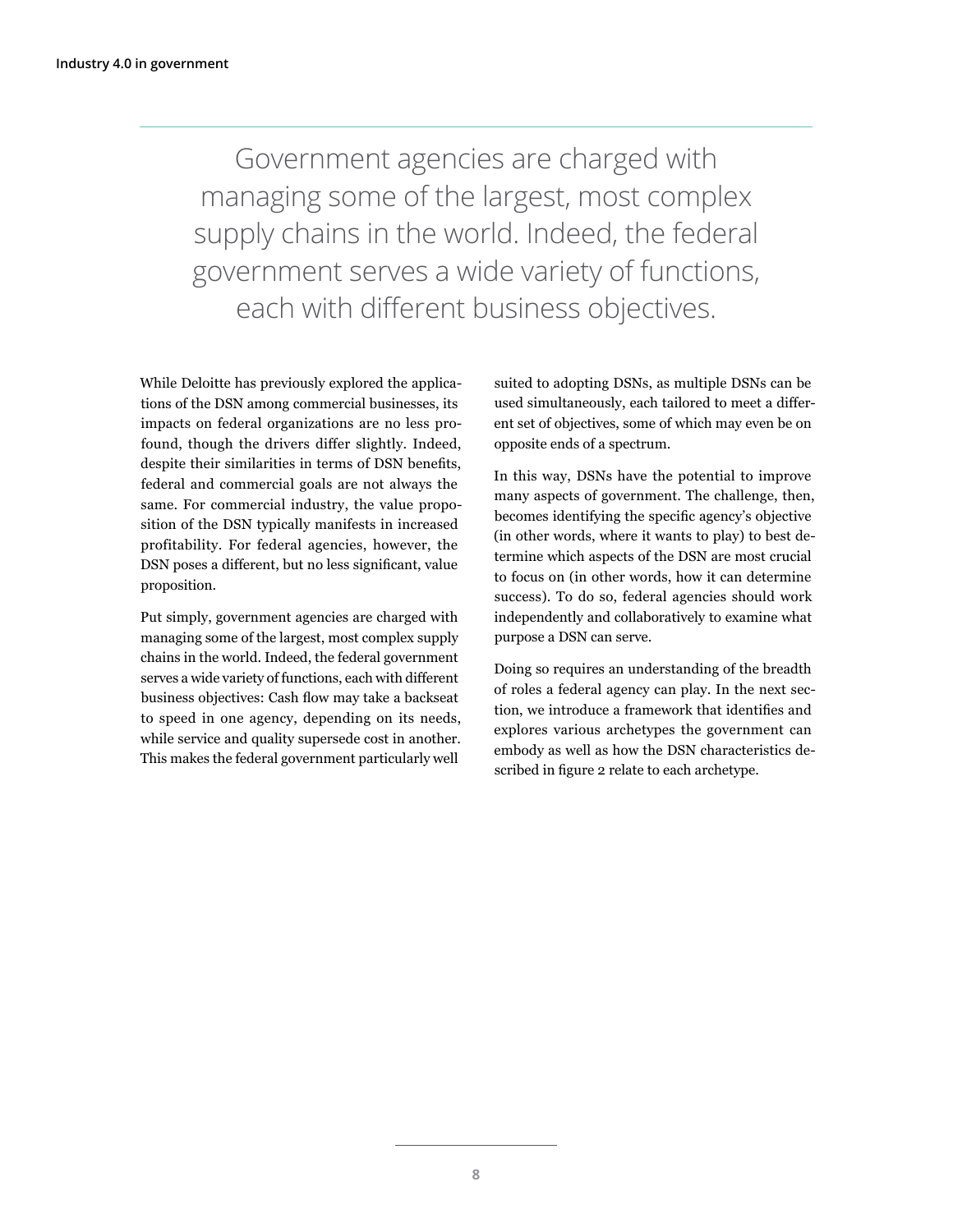## **A framework for considering the federal DSN**

 $\bigvee$ <sup>E</sup> have identified four broad archetypes<br>of government activity to facilitate the<br>discussion of government supply chains of government activity to facilitate the discussion of government supply chains and DSNs: buying, selling, serving, and regulating. These archetypes serve as a useful starting point for thinking about the roles DSNs can play within an agency. It is important to note, however, that agencies will likely find that their missions align with more than one category. As with their commercial counterparts, government agencies will likely operate multiple DSNs, touching these multiple archetypes and serving multiple objectives, at times even seemingly at odds with each other.<sup>2</sup> It is likely, however, that one dominant archetype may emerge, enabling agencies to prioritize the development of their DSNs.

As such, it is important to understand which roles the agency fills and, by extension, how to construct a DSN to best address the objectives of each. This archetype framework is described in figure 4.

### Exploring the DSN in the federal context: A deeper dive

Depending on its mission, each government agency can exploit DSNs in a different way. Below, we explore some specific examples of government agencies that fit each archetype, and examine the ways

in which a DSN could impact and streamline their processes.

Furthermore, we conclude each section with a table of archetype-specific strategic transformations and impact statements that leaders can consider as they think about future-state operating models for their organizations. The full list of strategic transformations can be found in figure 5 of *The rise of the digital supply network*. 3

### GOVERNMENT AS A BUYER

The US federal government is the single-largest purchaser of goods and services in the world.4 Managing a system of this magnitude requires that it fuse its own internal supply chains with those of the marketplace, while still maintaining the additional compliance and transparency rules demanded by the public sector.<sup>5</sup> This can, in turn, result in systems that are a hybrid of the government's own traditional processes and rapidly evolving commercial DSNs—making it all the more crucial that agencies within the buyer archetype consider developing some approach for interacting with DSNs, even if they do not adopt them entirely. Their objectives can be diverse and run across a broad spectrum.

Consider the Department of Defense (DoD), which buys warfighting equipment and supplies from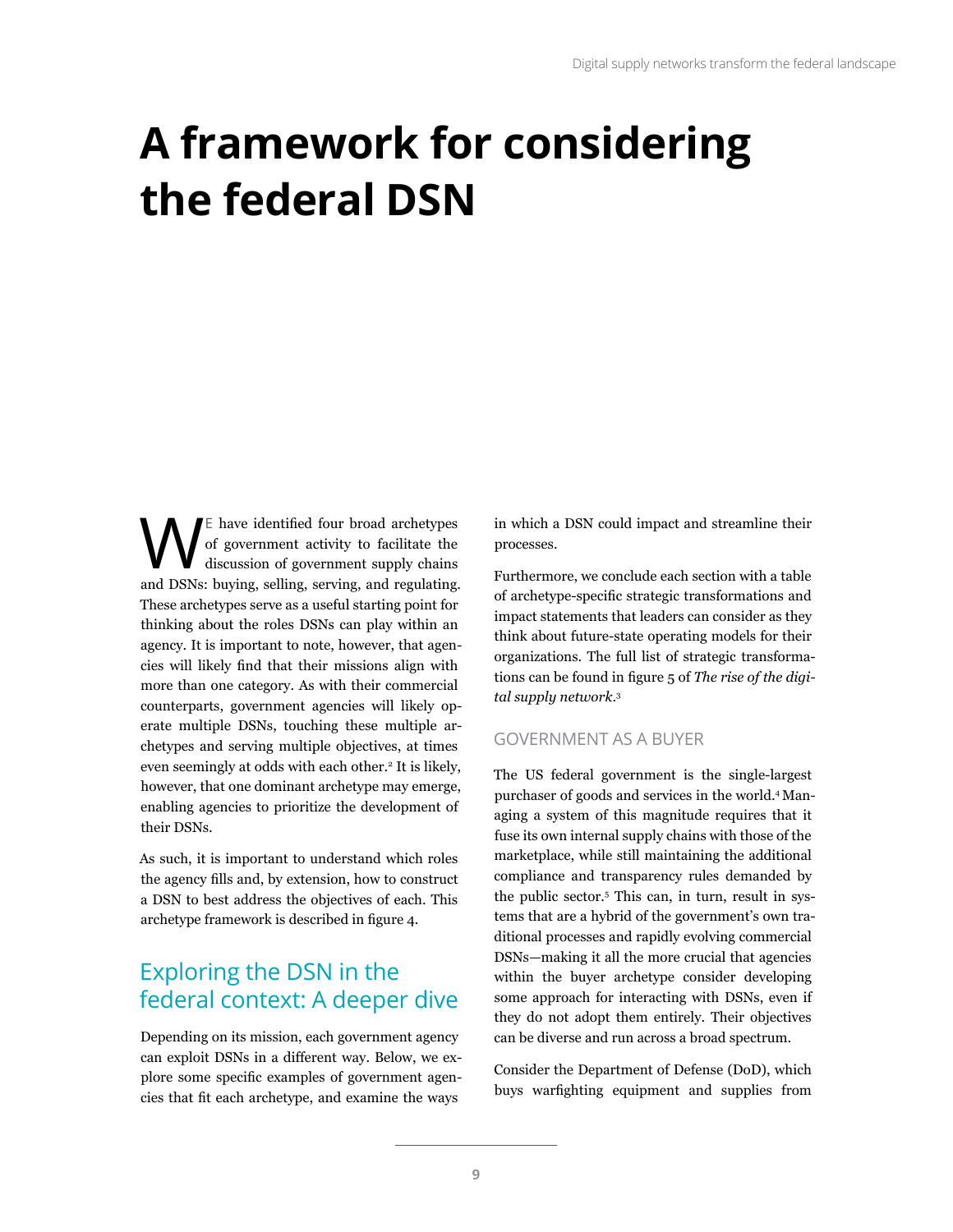### <span id="page-11-0"></span>**Figure 4. Four main federal agency archetypes**



### **Government supply chain archetypes**

Source: Deloitte analysis, 2017.

Deloitte University Press | dupress.deloitte.com

commercial organizations and then often moves those products through its own highly specialized supply chain, supplemented by its own organic manufacturing capability. All told, the DoD manages and moves 4.9 million inventory items worth an estimated \$91.7 billion annually.6 As with commercial organizations, the DoD's supply chains and emerging DSNs should get the right part to the right place at the right time, but the organization has the added challenges of changing locations, obstacles, and, at times, hostile environments. According to the Government Accountability Office's *2017 High Risk Report*, asset visibility, distribution of materials, and inventory management remain challenges, as it can be difficult to accurately predict demand, meet delivery deadlines, and track movement of cargo.7

The DoD is supported in its mission of deterring war and protecting the security of the United States by numerous commercial organizations.8 It's im-

portant that DSNs on both the industry and the government sides operate seamlessly with one another, enabling on-demand parts, reduced inventory, operational agility, and maximal readiness. This need to support both public and private organizations makes the DSN uniquely complex. DSN characteristics such as always-on agility and holistic decision making, among others, respond to this need for dynamic and unpredictable supply requirements at a huge scale across a complex system. Notably, each of these DSN capabilities can address some of the challenges the DoD faces.

As discussed in the opening vignette, government buyers of the future, empowered by the visibility afforded by their DSNs, may source parts dynamically—combining traditional manufacturing, repurposing and redirecting existing inventory, and deploying emerging technologies such as AM. In this way, the DoD can leverage DSNs across a wide swath of transformations (table 1).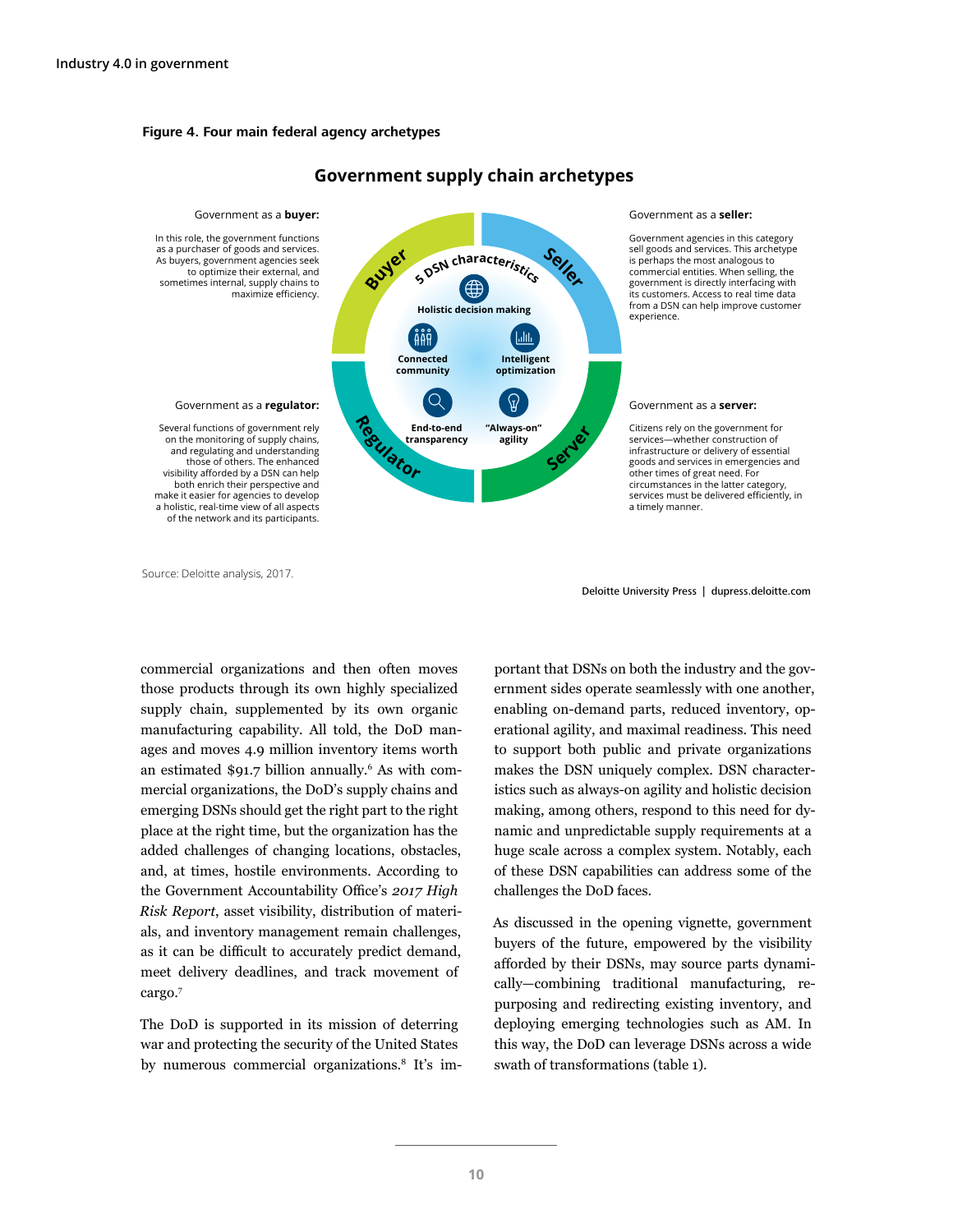It's important that DSNs on both the industry and the government sides operate seamlessly with one another, enabling on-demand parts, reduced inventory, operational agility, and maximal readiness.

### **Table 1. Strategic buyer transformations via the DSN**

| <b>DSN</b> transformation         | <b>Digital enablers</b>                                                                                                                                                      | <b>Example of buyer impact</b>                                                                                                                                                                         |
|-----------------------------------|------------------------------------------------------------------------------------------------------------------------------------------------------------------------------|--------------------------------------------------------------------------------------------------------------------------------------------------------------------------------------------------------|
| Planning and inventory efficiency | • Analytics-driven demand sensing<br>• Dynamic inventory fulfillment<br>• POS-driven auto-replenishment<br>• Real-time inventory optimization<br>• Sensor-driven forecasting | DSN predicts and optimizes<br>inventory levels, lightening<br>inventory requirements while<br>maximizing readiness                                                                                     |
| Risk prevention and mitigation    | • Proactive quality sensing<br>• Track-and-trace solutions<br>• Proactive risk sensing                                                                                       | Supply chain is illuminated with<br>data; risks are mitigated in advance                                                                                                                               |
| Supplier collaboration            | • Analytics-driven sourcing<br>• Asset sharing<br>· Blockchain-enabled transparency<br>• Cloud/control tower optimization<br>· Supplier ecosystem                            | Direct data sharing between<br>suppliers and customers<br>streamlines the procurement<br>process and allows for new<br>business models                                                                 |
| Logistics optimization            | • Augmented reality-enhanced<br>logistics<br>• Automated logistics<br>· Direct-to-user delivery<br>Driverless trucks<br>$\bullet$<br>• Dynamic/predictive routing            | Supports inventory optimization by<br>ensuring the right part in the right<br>place at the right time                                                                                                  |
| "Aftermarket" services            | • Augmented reality-enabled<br>support<br>• End-to-end transparency<br>• Make-to-use with 3D printing<br>• Predictive aftermarket<br>maintenance                             | Advanced sensing and display<br>technology collapse geographic<br>barriers, provide complete supply<br>chain visibility, and help experts<br>track and interact with assets<br>thousands of miles away |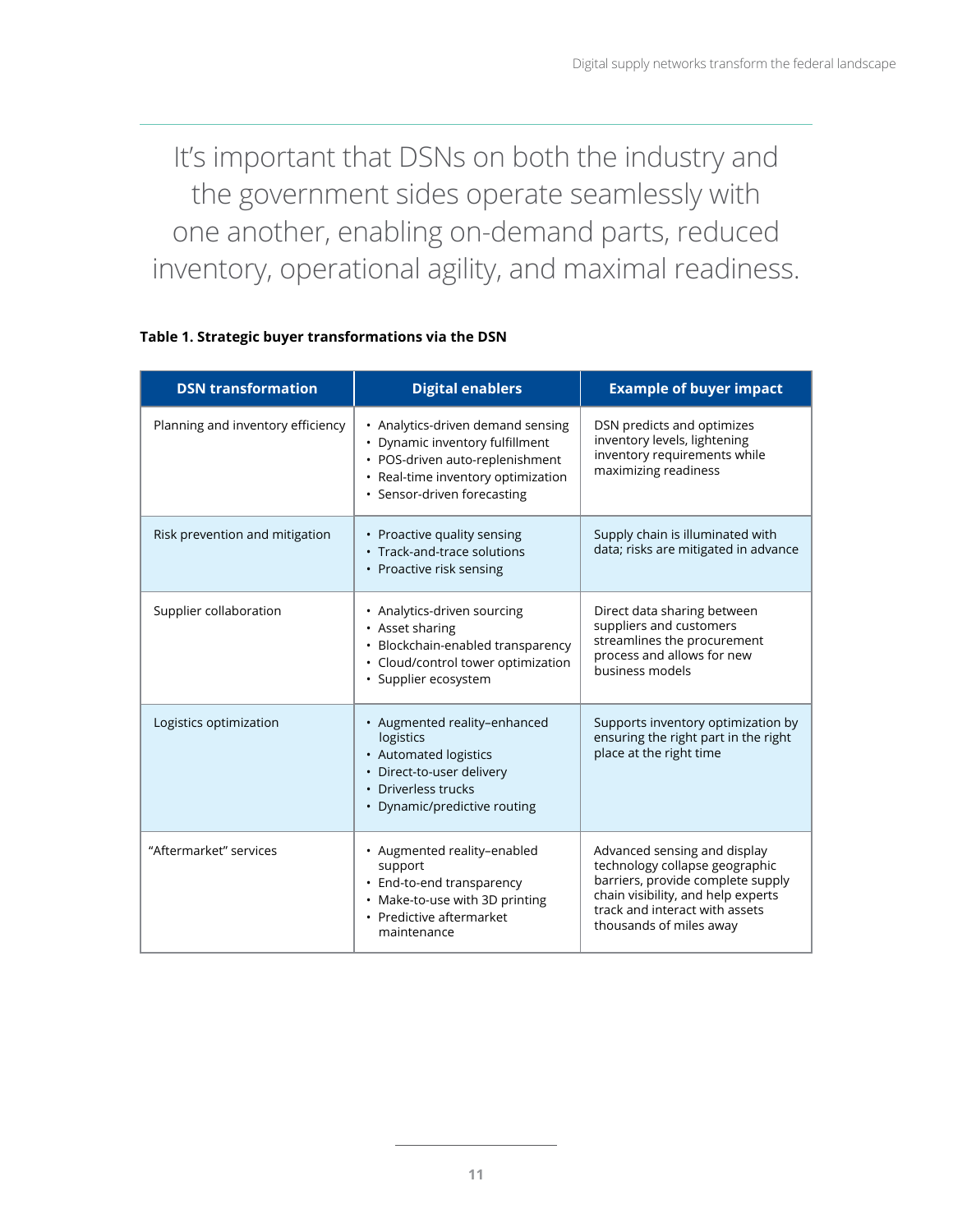### GOVERNMENT AS A SELLER

In some ways, and at a significant scale, the government acts as a seller of goods and services. Some government agencies even operate in direct competition with commercial organizations.9 Thus, for the seller archetype, delivering goods and services to its customers involves a strategy and supply network that are very similar to those of commercial organizations.10 In this way, the government can use many of the same approaches to optimize its supply chains as private sector organizations do.

Consider Amtrak, our national passenger rail service. It is important to note that although Amtrak is ultimately accountable to the federal government, it is structured and behaves much more like a private company than many federal agencies. Amtrak operates a reconfigurable set of mobile assets—engines and passenger cars—to move customers between fixed stations via tracks to which it leases access. Customers depend on rail travel to get from place to place for either business or pleasure. In 2016 alone, Amtrak conducted more than 31.3 million passenger journeys, a record high.<sup>11</sup>

parking applications.12

In some ways, and at a significant scale, the government acts as a seller of goods and services. Some government agencies even operate in direct competition with commercial organizations.

On the operations side, a DSN can help track and optimize customer movements through a station using location data, integrate sales and traveler data to manage real-time pricing for distressed inventory, and target customers with specialized marketing based on travel patterns and history.<sup>13</sup> A sellerbased DSN could drive transformations in multiple areas (table 2).

Leveraging the power of the DSN, rail travel of the future could be powered not only by locomotive but also by data. While the anachronistic sound of let-

> ters flipping on the arrivals board evokes a certain nostalgia, it can just as easily be a source of anxiety due to train delays and cancellations. End-to-end transparency could connect waiting customers with their rail cars in real time. Geolocation sensors could streamline and digitize bag tracking. Taking a page from commercial shipping and logistics companies that have leveraged data from a wide variety of internal and external sources to inform their pricing and shipping activities, tying digitized sales data and operations planning more tightly together could result in right-sized trains

Exploring the seller DSN through the lens of Amtrak illuminates a dual opportunity for transforming the customer experience and improving business processes. From the customer experience perspective, DSN can provide end-to-end transparency before, during, and after customers' travel. With a DSN in place, customers can see real-time train status alerts, gather information about their surroundings based on geographical location, and connect to related third-party vendors, such as ride sharing and

and better-optimized inventory based on the number of tickets actually sold.14 Such intelligent optimization could yield efficiencies in fuel economy, maintenance, and manpower.

### GOVERNMENT AS A SERVER

Government as a server refers to the services that the government provides to the public without any remuneration, such as public safety and disaster relief. The role of emergency management agencies such as the Federal Emergency Management Agency (FEMA) provides a particularly illustrative use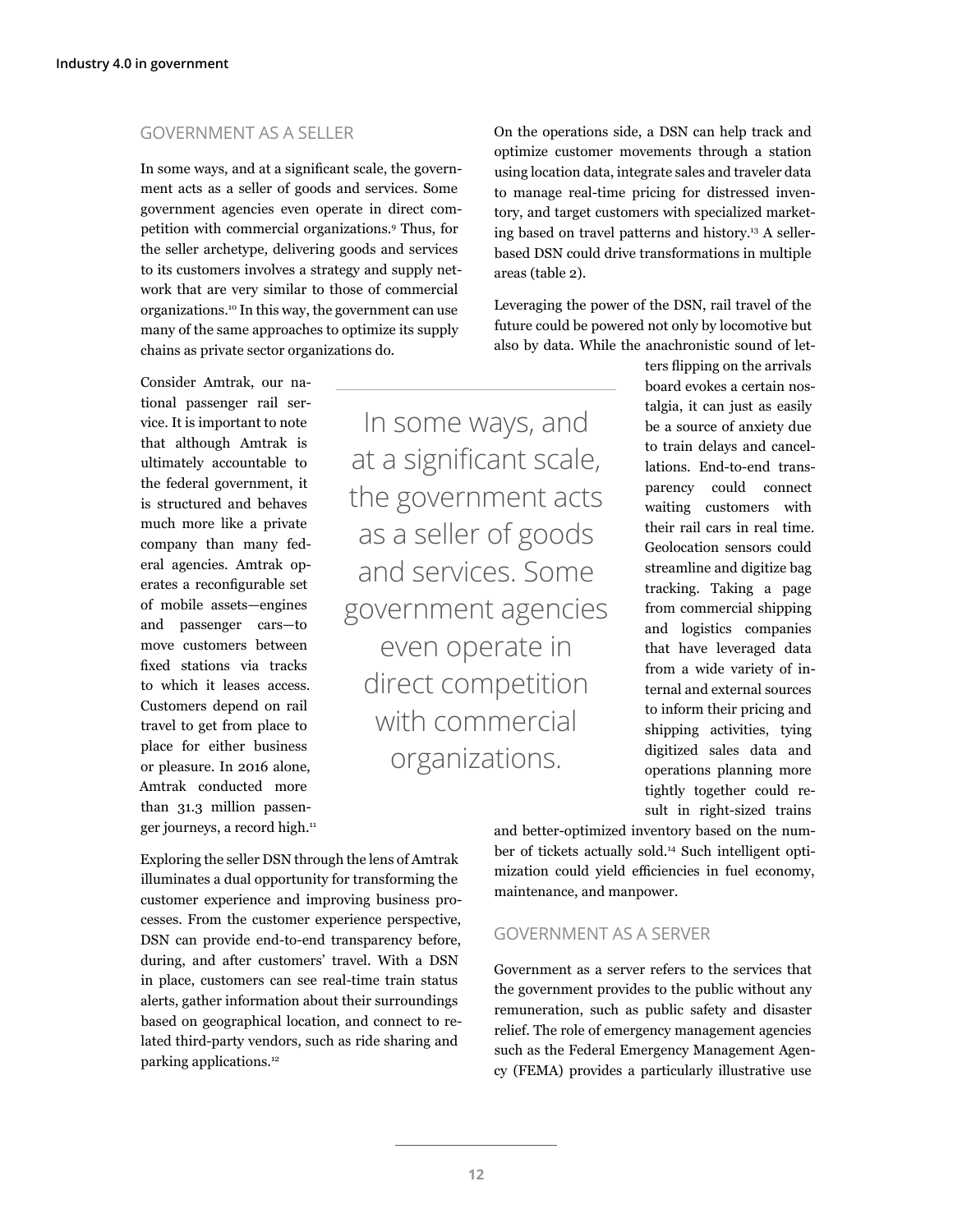| <b>DSN</b> transformation         | <b>Digital enablers</b>                                                                                                                                                      | <b>Example of buyer impact</b>                                                                                              |
|-----------------------------------|------------------------------------------------------------------------------------------------------------------------------------------------------------------------------|-----------------------------------------------------------------------------------------------------------------------------|
| Planning and inventory efficiency | • Analytics-driven demand sensing<br>• Dynamic inventory fulfillment<br>• POS-driven auto-replenishment<br>• Real-time inventory optimization<br>• Sensor-driven forecasting | Data-driven demand planning<br>enables pre-positioning of physical<br>assets for optimal utilization                        |
| Operations efficiency             | • Augmented reality-enhanced<br>operations<br>• Automated production<br>• Predictive maintenance<br>• Sensor-enabled labor monitoring                                        | Data visibility across the entire<br>enterprise enables good decision<br>making and positive interactions<br>with customers |
| Sales optimization                | • Inventory-driven dynamic pricing<br>· Sensor-driven replenishment<br>pushes<br>• Targeted marketing                                                                        | Advanced pricing strategies are<br>possible using actual data rather<br>than estimates                                      |

### **Table 2. Strategic seller transformations via the DSN**

case, highlighting the resilience of a properly configured DSN. In the event of a disaster, FEMA operates a supply chain in an environment characterized by constant change, degraded communication, rapidly changing needs, and imperfect information. With lives in the balance, a DSN can provide greater situational awareness and agility for planners seeking to optimize allocation of limited resources in times of crisis.

Ecosystem-wide DSNs, spanning both commercial and government networks, could dramatically improve disaster preparedness and response. In the case of a large-scale natural disaster such as 2012's Hurricane Sandy, first responders often make do with incomplete, at times conflicting information.<sup>15</sup> Coordination among the various federal, state, local, tribal, and commercial stakeholders can be difficult and time consuming, or information may come too late to be useful.<sup>16</sup> Aid workers may not know conditions on the ground or the full scale of need until they arrive on site, and needs can vary widely from location to location.<sup>17</sup> Furthermore, lack of communication between private and public sector stakeholders can also lead to critical supplies, such as dialysis machines and power generators, being turned away.

Individual agencies are improving their planning and response capabilities, but a lack of integrated coordination exists across the public health emergency ecosystem.18 Coordination through DSNs is particularly important considering that FEMA's Initial Response Resources inventory alone exceeds

With lives in the balance, a DSN can provide greater situational awareness and agility for planners seeking to optimize allocation of limited resources in times of crisis.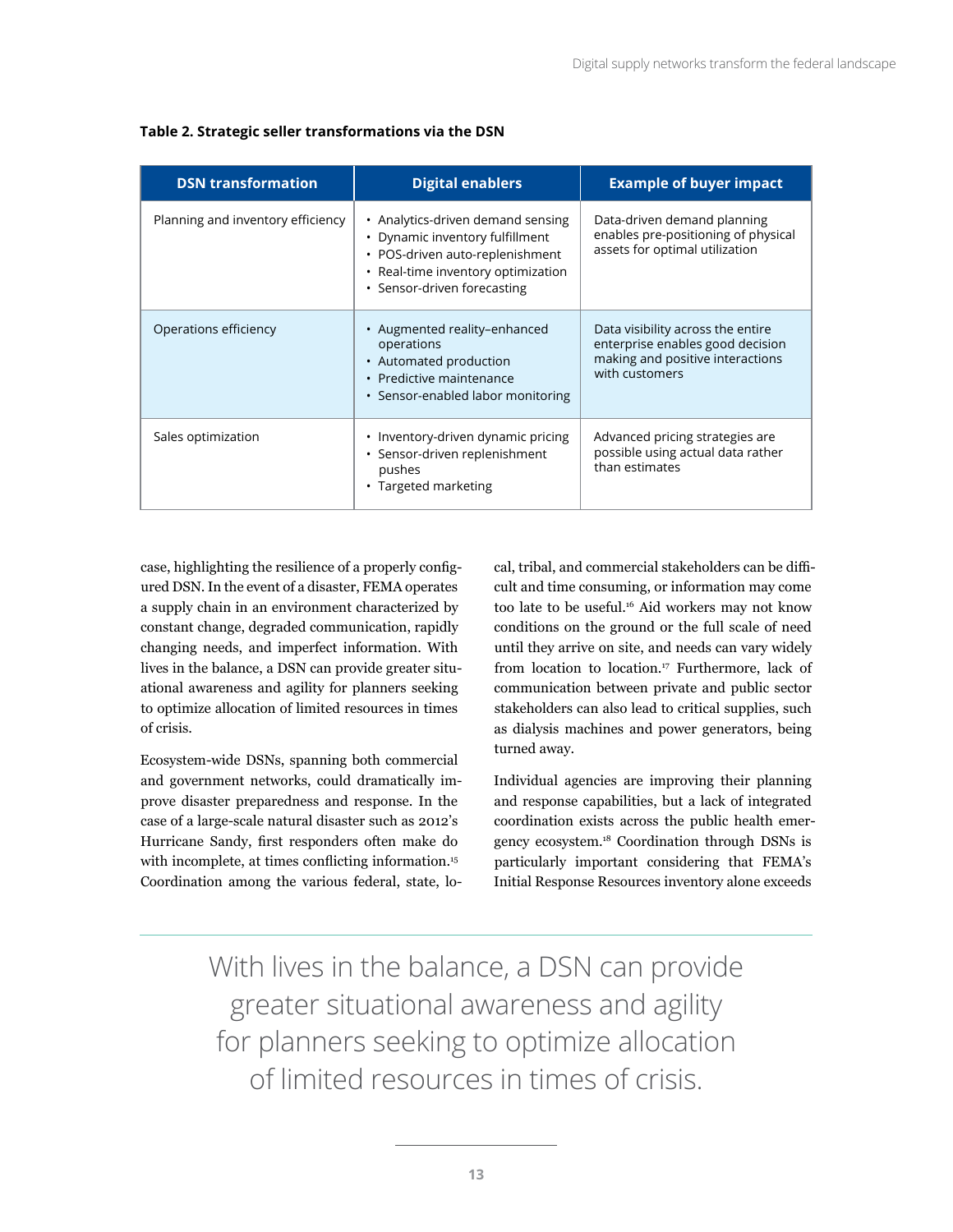| <b>DSN</b> transformation         | <b>Digital enablers</b>                                                                                                                                                         | <b>Example of buyer impact</b>                                                                                               |
|-----------------------------------|---------------------------------------------------------------------------------------------------------------------------------------------------------------------------------|------------------------------------------------------------------------------------------------------------------------------|
| Planning and inventory efficiency | Analytics-driven demand sensing<br>٠<br>• Dynamic inventory fulfillment<br>• POS-driven auto-replenishment<br>• Real-time inventory optimization<br>• Sensor-driven forecasting | Analyze data from a variety of<br>sources to compute the optimal<br>distribution of limited resources                        |
| Logistics optimization            | • Augmented reality-enhanced<br>logistics<br>• Automated logistics<br>Direct-to-user delivery<br>٠<br>Driverless trucks<br>$\bullet$<br>Dynamic/predictive routing<br>$\bullet$ | Support inventory optimization to<br>autonomously route and redirect<br>goods/services to points of greatest<br>need         |
| Supplier collaboration            | • Analytics-driven sourcing<br>• Asset sharing<br>Blockchain-enabled transparency<br>٠<br>Cloud/control tower optimization<br>٠<br>· Supplier ecosystem                         | Engage the supplier network and<br>pass data directly between systems<br>to ensure optimal distribution of<br>goods/services |

### **Table 3. Strategic server transformations via the DSN**

13 million parts.19 By connecting different systems through DSNs, it becomes possible to create an emergency health community that is able to track the movement and consumption of products and services (such as vaccines) in order react quickly to overages, shortages, or disruptions, leading to more effective delivery. The next link in this system is moving from digitized observation to physical action, completing the digital-back-to-physical loop. A complete DSN could ramp up just-in-time production, direct movement of supplies to the right geographies, and provide real-time guidance to the pub-

lic regarding how to stay safe during an event. When data clear the fog after the storm, server DSNs can enable transformations across multiple areas (table 3).

### GOVERNMENT AS A REGULATOR

The role of regulator is another important governmental function to consider. Of particular note, the government shoulders the imperative to regulate commerce across our borders. The US Customs and Border Patrol (CBP), for example, is tasked with

Each year, nearly 25 million containers enter the United States by boat, truck, or rail. In order to do their job properly, officers need access to realtime threat information to help them identify risks without hindering legitimate trade.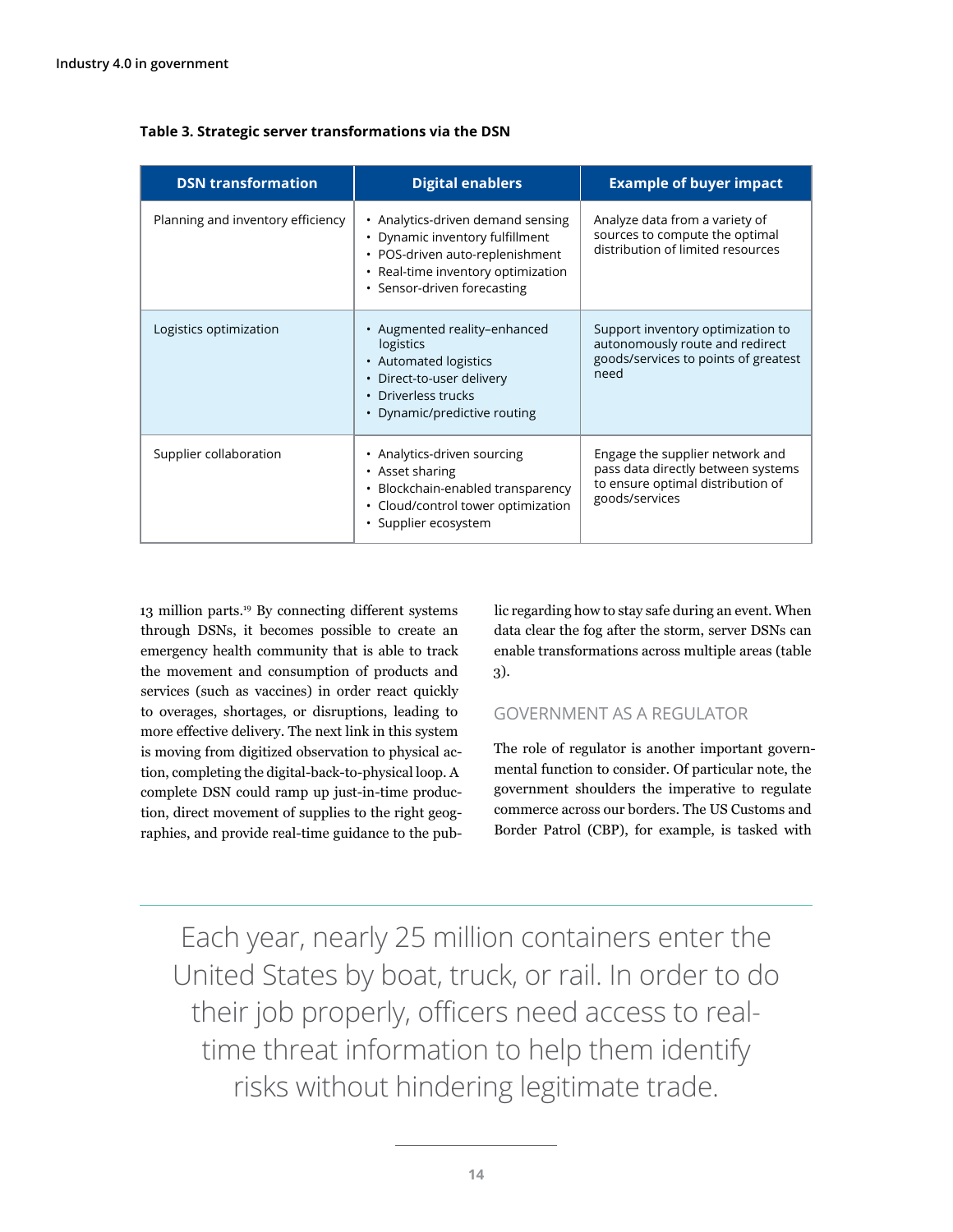(among other things) regulating, facilitating, and enforcing the legal flow of goods across borders and through ports of entry. Each year, nearly 25 million containers enter the United States by boat, truck, or rail.20 In order to do their job properly, officers need access to real-time threat information to help them identify risks without hindering legitimate trade. Objectives for regulators focus predominantly on information.

The CBP has taken the first steps in developing a DSN through its single-window system called Automated Commercial Environment.<sup>21</sup> Imagine enhancing this system with a connected community of shipping manifests, cargo contents, payment data for duties/tariffs, and sensors to geo-locate and detect any tampering of container seals. In tying these multiple DSNs together, such a system would potentially allow the CBP to make data-driven, holistic decisions in tasking officers to investigate specific containers that represented greater risk of smuggling, contraband, or tariff dodging.

Furthermore, subsequent analysis of data could identify patterns that suggest potential nefarious behavior. Sensor data could reveal the fact that a ship stopped and sat idle for 30 minutes a few miles offshore, while analytics could reveal whether a particular handler experienced an unusual amount of "broken" cargo seals. Each of the five DSN characteristics contributes to improved information and analysis, leading regulator agencies to place higher confidence in their activities, whether in the financial, medical, environmental, or other spheres (table 4).

| <b>DSN</b> transformation      | <b>Digital enablers</b>                                                                                                                                                         | <b>Example of buyer impact</b>                                                                                                                    |
|--------------------------------|---------------------------------------------------------------------------------------------------------------------------------------------------------------------------------|---------------------------------------------------------------------------------------------------------------------------------------------------|
| Risk prevention and mitigation | • Proactive quality sensing<br>• Track-and-trace solutions<br>• Proactive risk sensing                                                                                          | Provide complete visibility and<br>accountability of the supply<br>network; offer opportunity to<br>identify and respond to nefarious<br>activity |
| Operations efficiency          | • Augmented reality-enhanced<br>operations<br>• Automated production<br>• Predictive maintenance<br>• Sensor-enabled labor monitoring                                           | Enable the end effector (agent,<br>officer, etc.) to make better<br>decisions with complete data in real<br>time                                  |
| Logistics optimization         | • Augmented reality-enhanced<br>logistics<br>• Automated logistics<br>Direct-to-user delivery<br>٠<br>Driverless trucks<br>$\bullet$<br>Dynamic/predictive routing<br>$\bullet$ | Provide visibility into how, why, and<br>where materials are being directed                                                                       |

### **Table 4. Strategic regulator transformations via the DSN**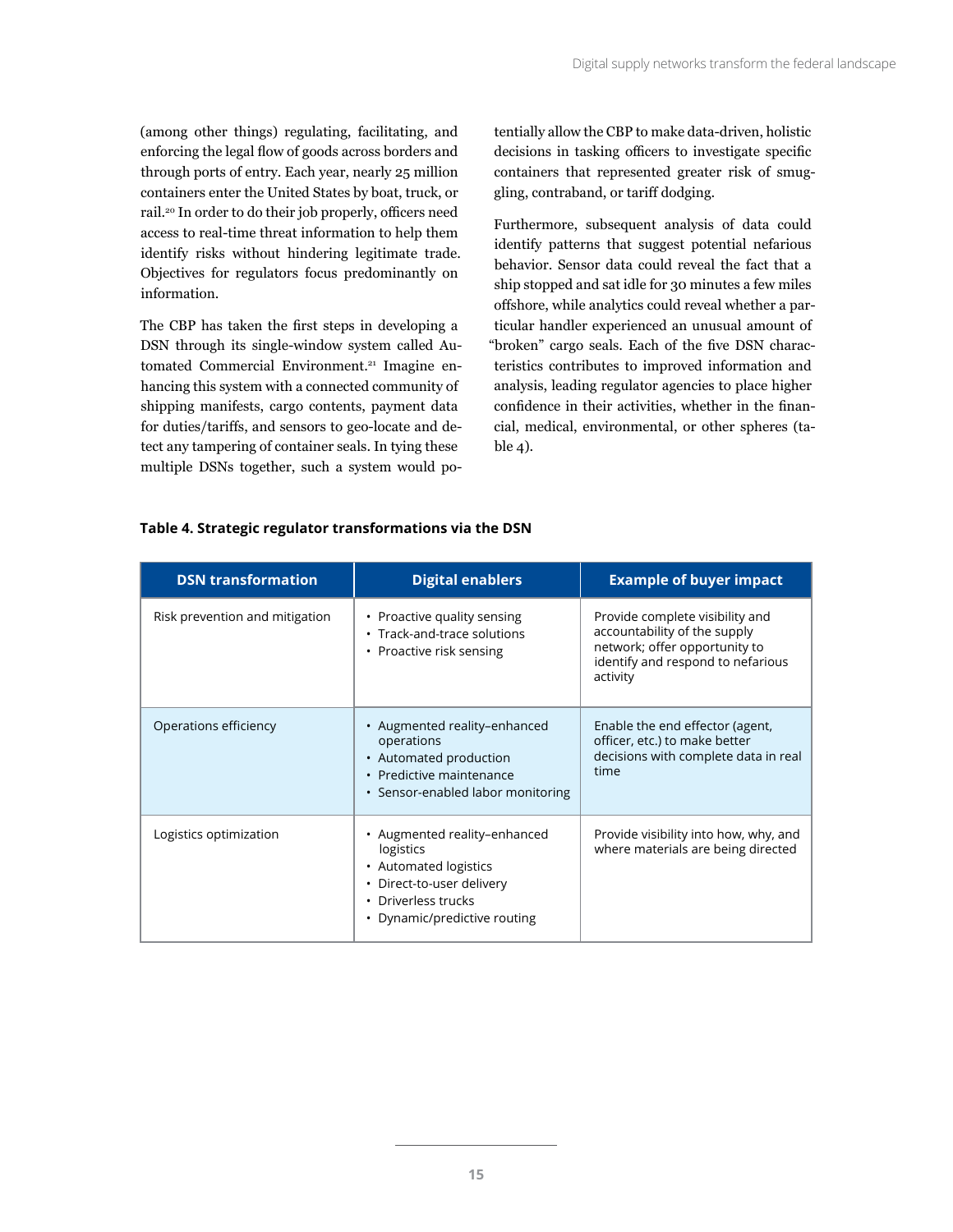## **The path forward: Setting priorities for a DSN**

**PERHAPS one of the greatest challenges of developing a DSN** is the need to approach the process in a wholly different way than buildveloping a DSN is the need to approach the process in a wholly different way than building a traditional supply chain. In designing and implementing a DSN, government agencies can begin by examining their mission and objectives. Given the diverse roles federal agencies play, their missions may touch more than one archetype, requiring a mix of capabilities to construct the most effective ecosystem required to accomplish their missions. This can make it difficult to hone in on where to play, and thus how to determine success. This is also where the power and agility of the DSN become particularly salient, as agencies can construct more than one DSN to address each of their goals.

To do so successfully, however, they should be willing to embrace and prioritize the changes that go along with fully interconnected supply networks. With these changes comes opportunity in the form of more strategic decision-making capabilities, fewer trade-offs, and increased customization to individual mission needs.22 To start building a functional DSN, federal agencies can take several steps:

### Think big

**Don't be afraid to innovate.** A DSN opens up new opportunities: using real-time data visualization in decision meetings, for example, or analyzing patterns to predict where the next need may pop up. Taking advantage of these new capabilities will likely require federal agencies to shift their mindset toward rapid adoption, agile testing, and a flatter, more collaborative environment.<sup>23</sup>

**Look to commercial successes.** As commercial companies successfully implement DSNs, federal agencies can note their successes and challenges to guide their own DSN development. Finding a company whose mission dovetails with one's own archetype can help agencies learn from their commercial counterparts; for example, a buyer such as the DoD can look to similar organizations in the automotive or aerospace sectors.

**Set new standards.** Given its interconnected nature, a DSN will likely require sharing data across multiple players, platforms, and privacy regulations. Agencies may therefore find it necessary to develop new governance and decision rules around the changes DSNs will bring to operations. This presents a real opportunity for innovative approaches to decision-making processes.

**Consider the impact on talent.** The interconnected nature of the DSN often requires adjusting the way talent is organized, trained, and evaluated. It ordinarily demands new skills and new processes,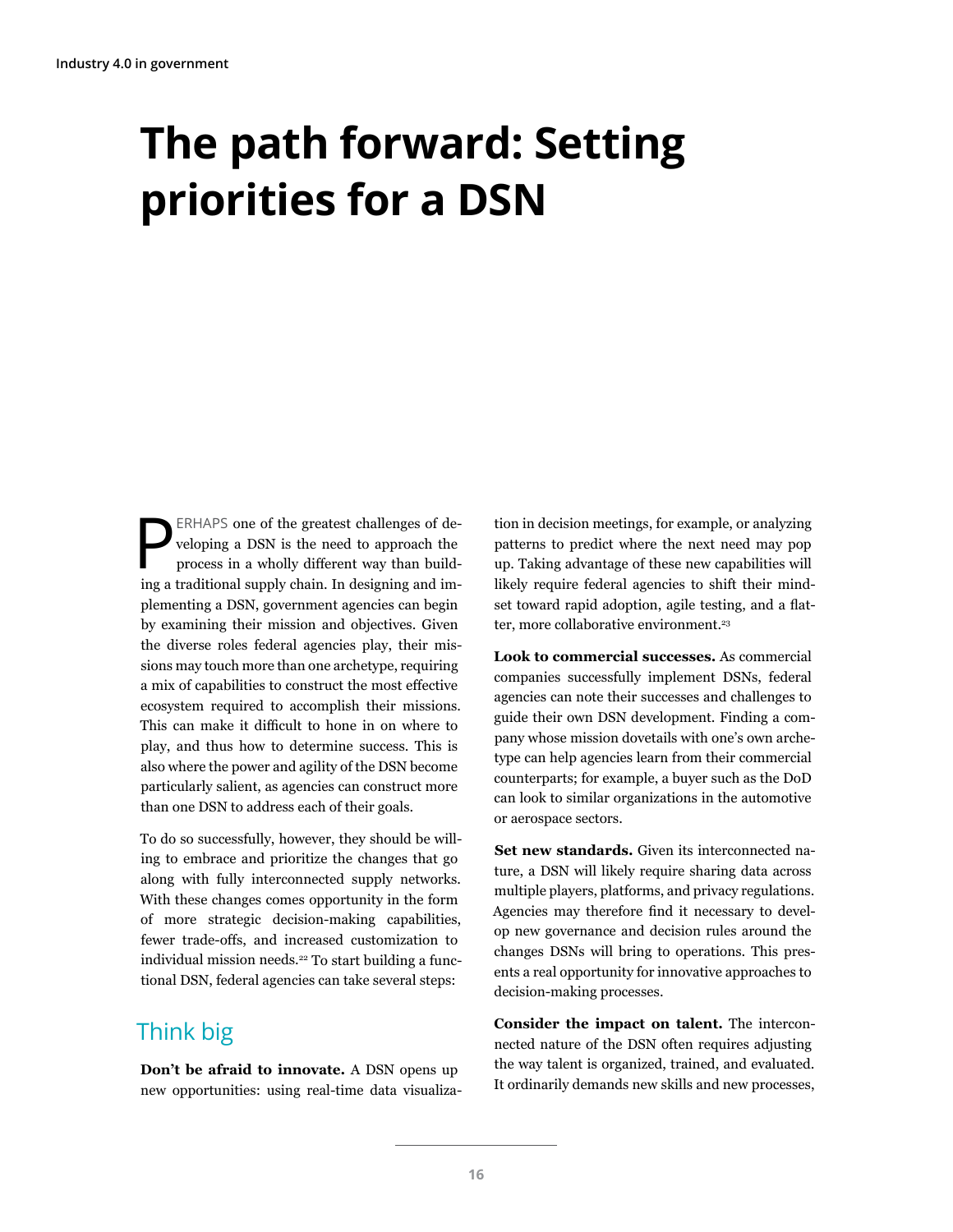and the demands will likely vary across archetypes. Recruiting and retaining new talent who understand how to operate in DSNs will be a crucial step to successful implementation.

### Start small

**Focus on one archetype to start with, and pilot DSN trials around one or two transfor-**

**mations.** Given the complexity of federal agencies, a mix of the DSN archetypes, and thus DSNs, is required to be successful. At the same time, each agency may possess a dominant DSN archetype. Identifying that dominant archetype can help an agency prioritize the development of its DSNs. Furthermore, focusing on just one or two transformations to start with—several tactics for driving operations efficiency in the case of a seller archetype, for example can help the agency start with a manageable load it can test and refine. Agencies can remain cognizant of the other, less dominant archetypes they embody as they become ready to scale their efforts.

Given the diverse roles federal agencies play, their missions may touch more than one archetype, requiring a mix of capabilities to construct the most effective ecosystem required to accomplish their missions.

interact with multiple stakeholders. The types of interactions required for working with individual citizens, contractors, and foreign governments (among others) are very different and require distinct organizational tactics, as well as diverse approaches to maintaining data privacy and securing information. They may require different modes of communication and may need to take place via discrete platforms. Indeed, each may even need its own DSN.

> Understanding each stakeholder, and how and when it comes into play, can help the agency prioritize where to focus first.

### Act fast

**Recognize the need for an approach to interacting with DSNs, even if your agency does not plan to adopt them.** Many government agencies, particularly buyers, interact with commercial entities as part of their mission. Thus understanding DSNs and developing an approach to either interact or interoperate with them will likely be crucial to successfully working with private sector suppliers or partners.

**Use small successes as proof points.** Successes in

**Take inventory of your stakeholders—and where and when you interact with them.** Identify the stakeholders with whom the agency interacts and under what kinds of conditions, keeping in mind that the agency's mission may require it to

one transformation for one archetype can lead to greater willingness to invest in further development. By showcasing success stories, agencies can demonstrate the value of the DSN, and move quickly to scale it to other transformations and archetypes.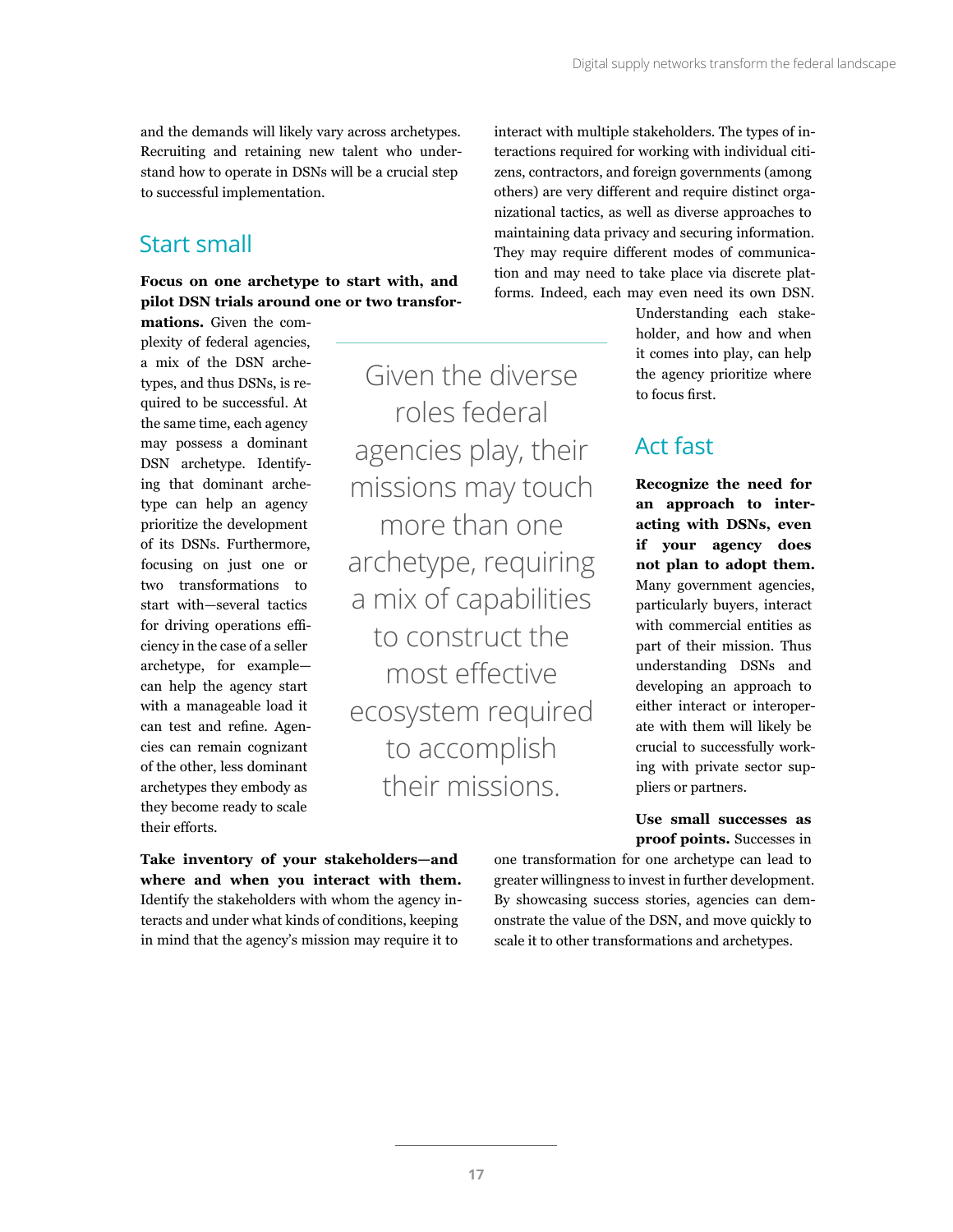## **Conclusion**

The mechanic checks back with the tech expert who was printing the replacement strut brace. Right on schedule, he sees the tech expert remove the part from the build chamber and brush away the excess metal powder. The brace itself is pretty simple, just a bracket with a few strategically placed holes, but it will put his team back in the fight that very night. Thanks to the power of the DSN, the tip of the spear is ready.

Digital supply networks represent the evolution of linear supply chains, a result of the changing technology landscape and increasing connectivity between the digital and the physical worlds. Now realtime information and insights can be shared across the entire supply network to drive actionable decisions. Beyond the private sector, the rise of DSNs presents a unique opportunity for federal agencies to address the breadth of needs across their various functions: buyer, seller, regulator, and server. Indeed, the power of a DSN rests in its ability to adapt to meet multiple diverse objectives, and to

run alongside other DSNs to better serve the needs of the organization. By understanding the role they play, the stakeholders they serve, the transactions they often facilitate, the variability of demands they may address, and the archetypes that are most relevant to them, federal agencies can build the DSN that best serves their needs.

As federal agencies seek to improve their capabilities and empower more informed decision making, they can look to the DSN as a tool to not only support their mission but also to drive it forward.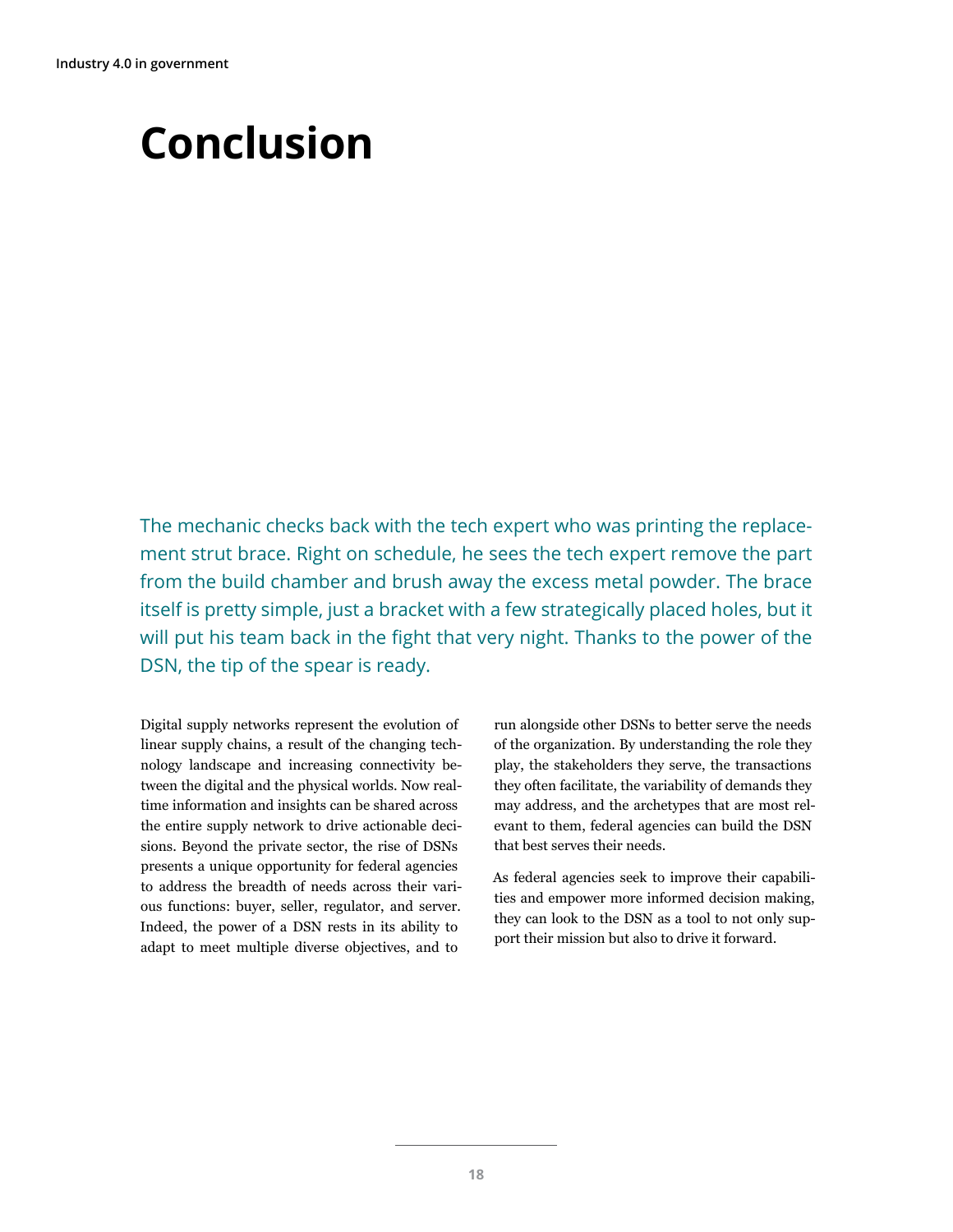## <span id="page-20-0"></span>**ENDNOTES**

- 1. Brenna Sniderman, Monica Mahto, and Mark Cotteleer, *Industry 4.0 and manufacturing ecosystems: Exploring the world of connected enterprises*, Deloitte University Press, February 22, 2016, https://dupress.deloitte.com/content/ dupress/dup-us-en/focus/industry-4-0/manufacturing-ecosystems-exploring-world-connected-enterprises. html.
- 2. Adam Mussomeli, Stephen Laaper, and Doug Gish, *The rise of the digital supply network: Industry 4.0 enables the digital transformation of supply chains*, Deloitte University Press, December 1, 2016, https://dupress.deloitte.com/ dup-us-en/focus/industry-4-0/digital-transformation-in-supply-chain.html.
- 3. Ibid.
- 4. US Small Business Administration, "SBA's role in government contracting," https://www.sba.gov/contracting/ what-government-contracting/sbas-role-government-contracting, accessed February 25, 2017.
- 5. Gary A. Smith, "Leveraging private sector practices in the public sector," *Supply Chain Quarterly*, 3rd quarter, 2011.
- 6. Government Accountability Office, "DOD supply chain management," *2017 High Risk Report*, http://www.gao.gov/ highrisk/dod\_supply\_chain\_management/why\_did\_study.
- 7. Ibid.
- 8. Department of Defense, "About the Department of Defense," https://www.defense.gov/About, accessed February 25, 2017.
- 9. US Postal Service, "Size and scope," http://about.usps.com/who-we-are/postal-facts/size-scope.htm, accessed February 25, 2017.
- 10. Smith, "Leveraging private sector practices in the public sector."
- 11. Keith Barrow, "Amtrak builds momentum behind critical upgrade," *International Railway Journal*, January 17, 2017, http://www.railjournal.com/index.php/north-america/amtrak-builds-momentum-behind-critical-upgrades.html.
- 12. Amtrak, "Amtrak takes parking digital with Parking Panda," January 5, 2015, http://media.amtrak.com/2015/01/ amtrak-takes-parking-digital-with-parking-panda/.
- 13. Joe Mariani, Evan Quasney, and Michael E. Raynor, "Forging links into loops: The Internet of Things' potential to recast supply chain management," *Deloitte Review* 17, Deloitte University Press, July 25, 2015, https://dupress. deloitte.com/dup-us-en/deloitte-review/issue-17/internet-of-things-supply-chain-management.html.
- 14. Ibid.
- 15. Public Health Emergency Ecosystem stakeholder interviews, conducted by Deloitte Consulting, February– July 2016.
- 16. Federal Emergency Management Agency, *Hurricane Sandy FEMA after-action report*, July 1, 2013, https://www. fema.gov/media-library-data/20130726-1923-25045-7442/sandy\_fema\_aar.pdf.
- 17. Brenna Sniderman, Parker Baum, and Vikram Rajan, "3D opportunity for life: Additive manufacturing takes humanitarian action," *Deloitte Review* 19, Deloitte University Press, July 25, 2016, https://dupress.deloitte.com/ dup-us-en/deloitte-review/issue-19/3d-printing-for-humanitarian-action.html.
- 18. Government Accountability Office, "Public health emergency preparedness and response," http://www.gao.gov/ key\_issues/public\_health\_emergency\_preparedness\_response/issue\_summary, accessed February 25, 2017.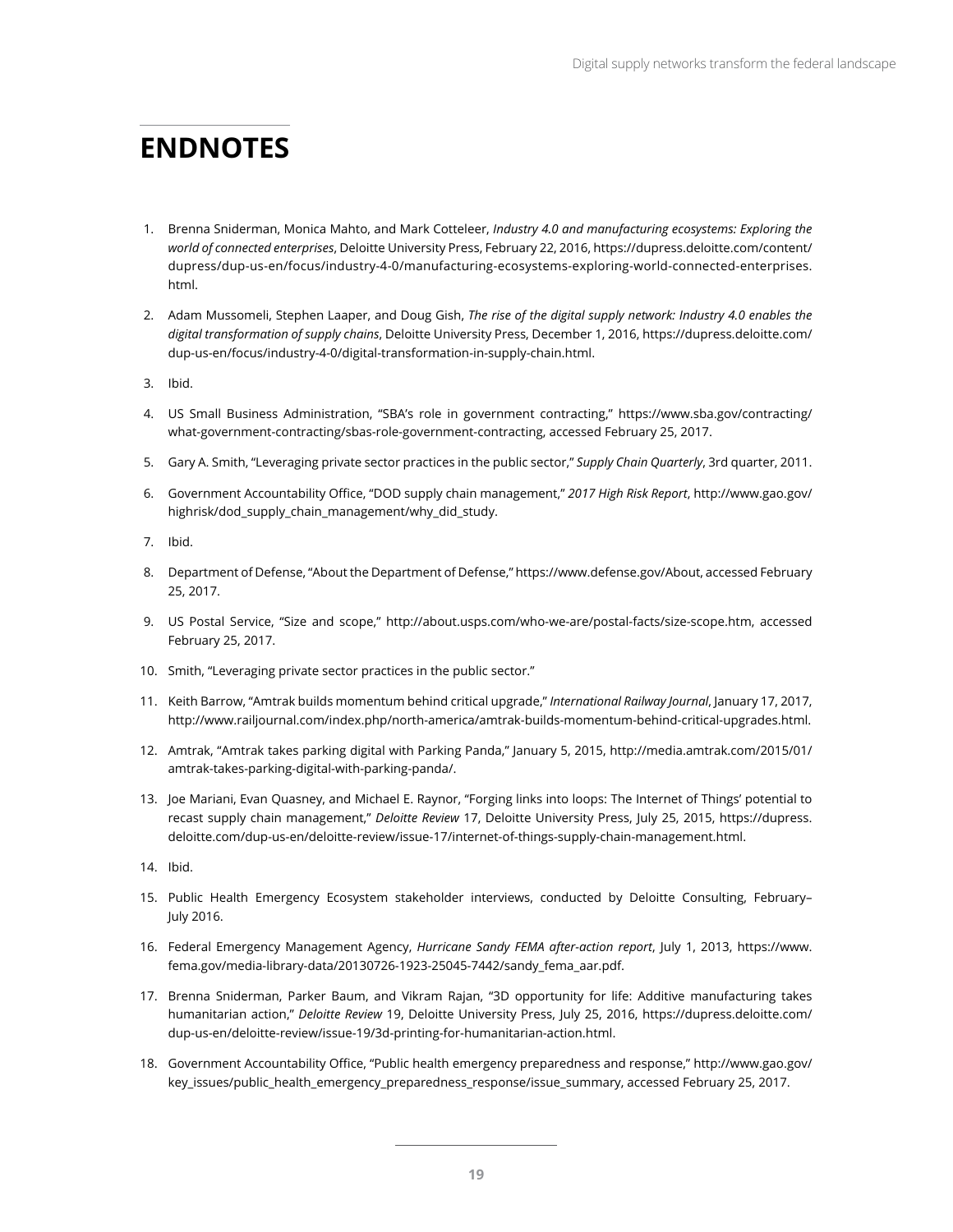- 19. Federal Emergency Management Agency, *Fact sheet: Logistics Management Directorate*, May 2011, https://www. fema.gov/pdf/media/factsheets/2011/lmd.pdf.
- 20. US Customs and Border Protection, "C-TPAT: Customs-Trade Partnership against Terrorism," https://www.cbp. gov/border-security/ports-entry/cargo-security/c-tpat-customs-trade-partnership-against-terrorism, updated December 20, 2016.
- 21. US Customs and Border Protection, "ACE and automated systems," https://www.cbp.gov/trade/automated, updated January 31, 2017.
- 22. Mussomeli, Laaper, and Gish, *The rise of the digital supply network*.
- 23. Brenna Sniderman, Kelly Monahan, and John Forsythe, "3D opportunity for engineers: Additive manufacturing builds a new mindset," *Deloitte Review* 18, Deloitte University Press, January 25, 2016, https://dupress.deloitte. com/dup-us-en/deloitte-review/issue-18/behavioral-research-for-3d-printing-adoption.html.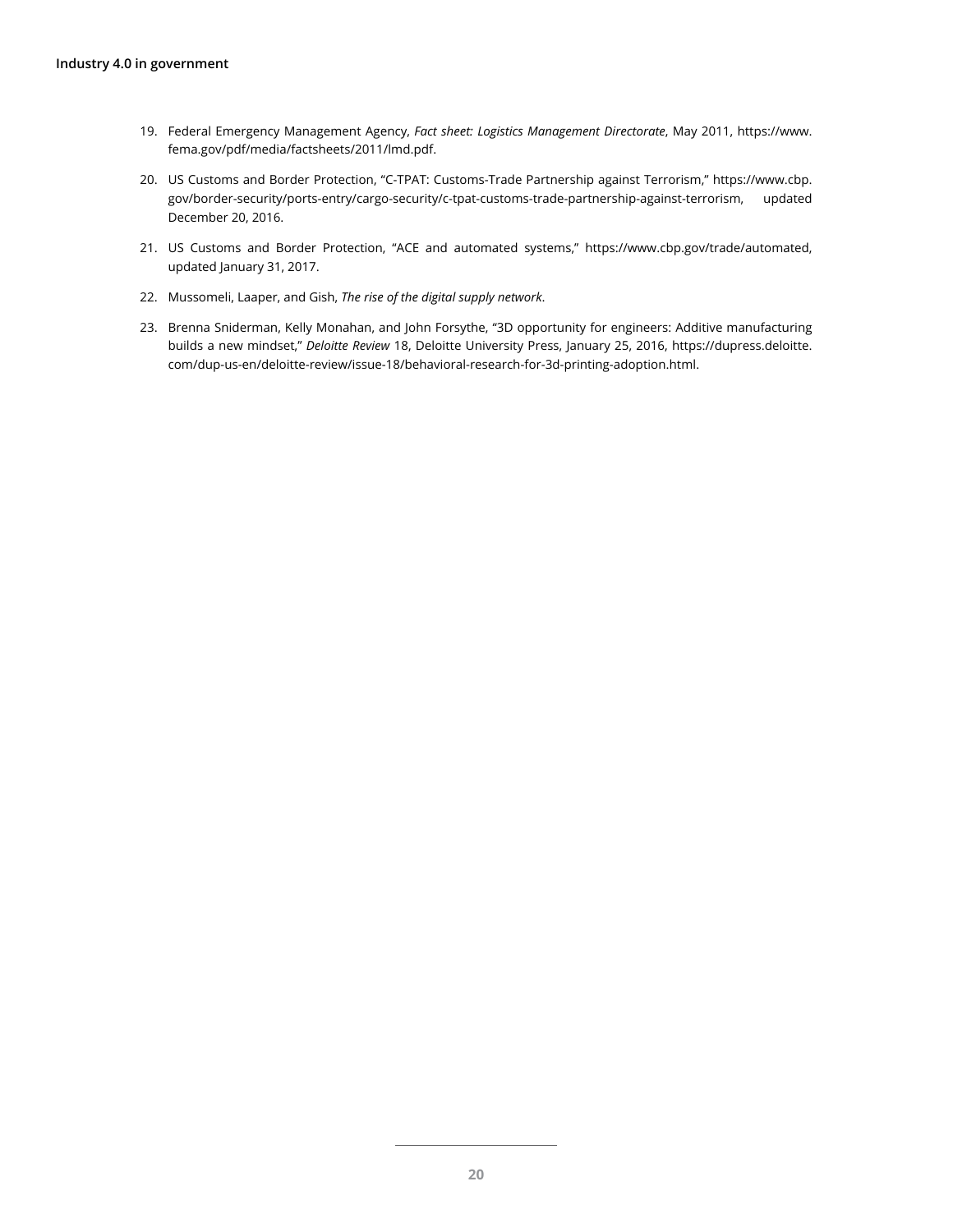## **ABOUT THE AUTHORS**

### KELLY MARCHESE

**Kelly Marchese** is a principal with Deloitte Consulting LLP and leader of its Supply Chain Strategy practice. She has more than 20 years of experience leading projects in complex manufacturing industry sectors and is a Master Black Belt in Lean/Six Sigma. Marchese is also a thought leader in supply chain transformation, supply chain risk, and process excellence. She is actively involved in the recruitment and advancement of women in supply chain.

### IAN WING

**Ian Wing** is a manager in Deloitte Consulting LLP's Strategy & Operations practice. He brings a decade of experience solving complex challenges for federal and military customers to bear on his client engagements. Wing's prior experience was in research and development at a major defense contractor, and he now focuses on helping clients realize business value and develop new capabilities with additive manufacturing and other advanced technologies.

### BRENNA SNIDERMAN

**Brenna Sniderman** is a senior manager and subject matter specialist at Deloitte Services LP's Center for Integrated Research. She focuses on cross-industry themes and trends, specifically as they relate to Industry 4.0, the Internet of Things, advanced manufacturing, and other smart technologies. She works with other thought leaders to deliver insights into the strategic and organizational implications of these areas.

### JIM JOYCE

**Jim Joyce** is a specialist leader in Deloitte Consulting LLP's Manufacturing Strategy & Operations group, where he leads the Additive Manufacturing and Advanced Supply Chain practices. He has an MBA from the Amos Tuck School of Business at Dartmouth College and a BA and MA Jurisprudence from the University of Oxford. He is a former captain in the United States Marine Corps.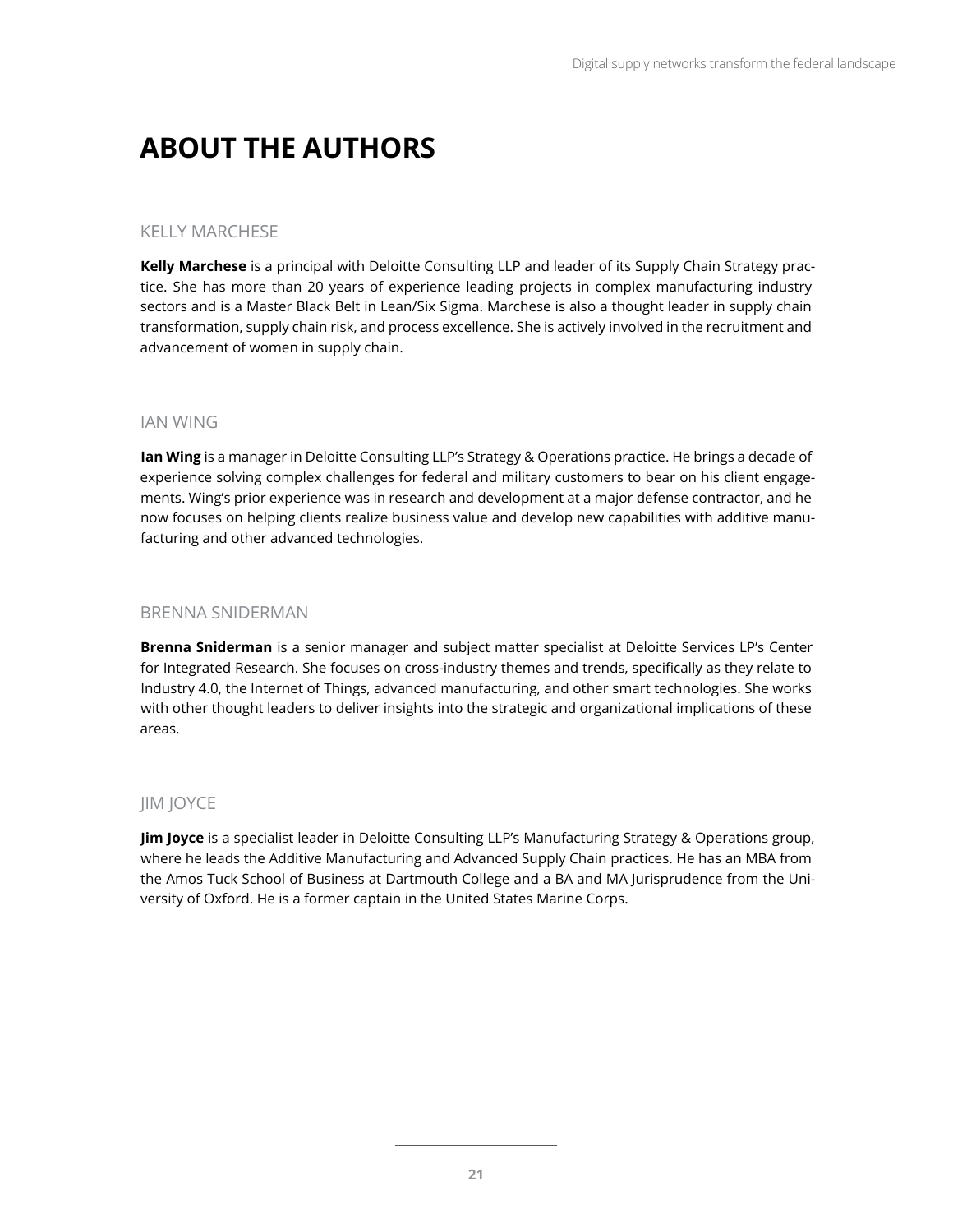## **CONTACTS**

### **Kelly Marchese**

Principal Supply Chain & Manufacturing Operations Deloitte Consulting LLP +1 404 915 2346 kmarchese@deloitte.com

### **Seth Brogadir**

Managing director Supply Chain & Manufacturing Operations Deloitte Consulting LLP +1 703 519 3261 sbrogadir@deloitte.com

### **Jim Joyce**

Specialist leader Supply Chain & Manufacturing Operations Deloitte Consulting LLP +1 617 585 4869 jjoyce@deloitte.com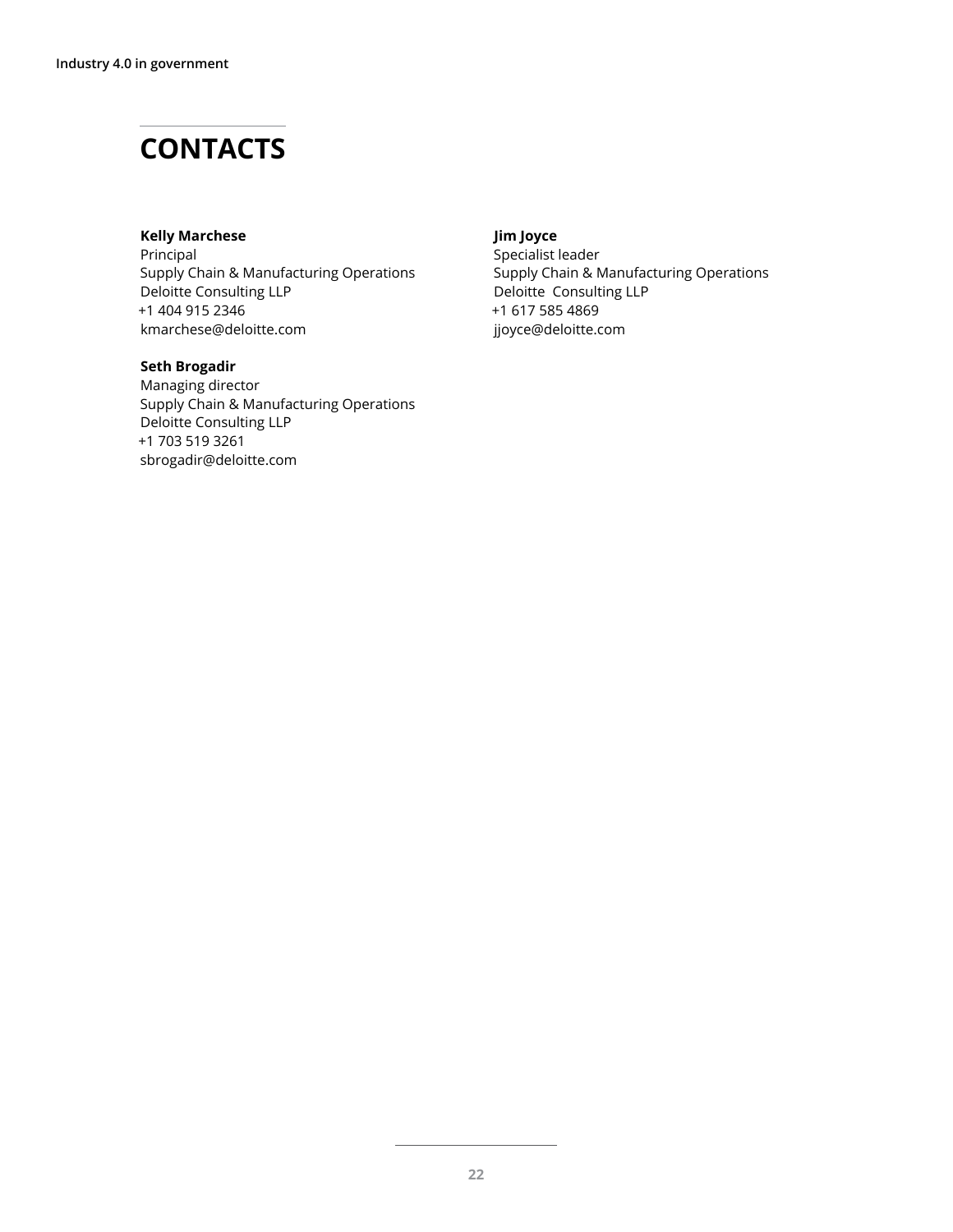## **ACKNOWLEDGEMENTS**

The authors would like to acknowledge **Justin Biedrzycki**, **Cedric Goddevrind**, **Calli Levin**, and **Stewart Wesley** of Deloitte Consulting LLP for their contributions to this paper.

## **DELOITTE'S CENTER FOR INTEGRATED RESEARCH**

Deloitte's Center for Integrated Research focuses on critical business issues that cut across industry and function, from the rapid change of emerging technologies to the consistent factor of human behavior. We uncover deep, rigorously justified insights, delivered to a wide audience in a variety of formats, such as research articles, short videos, or in-person workshops.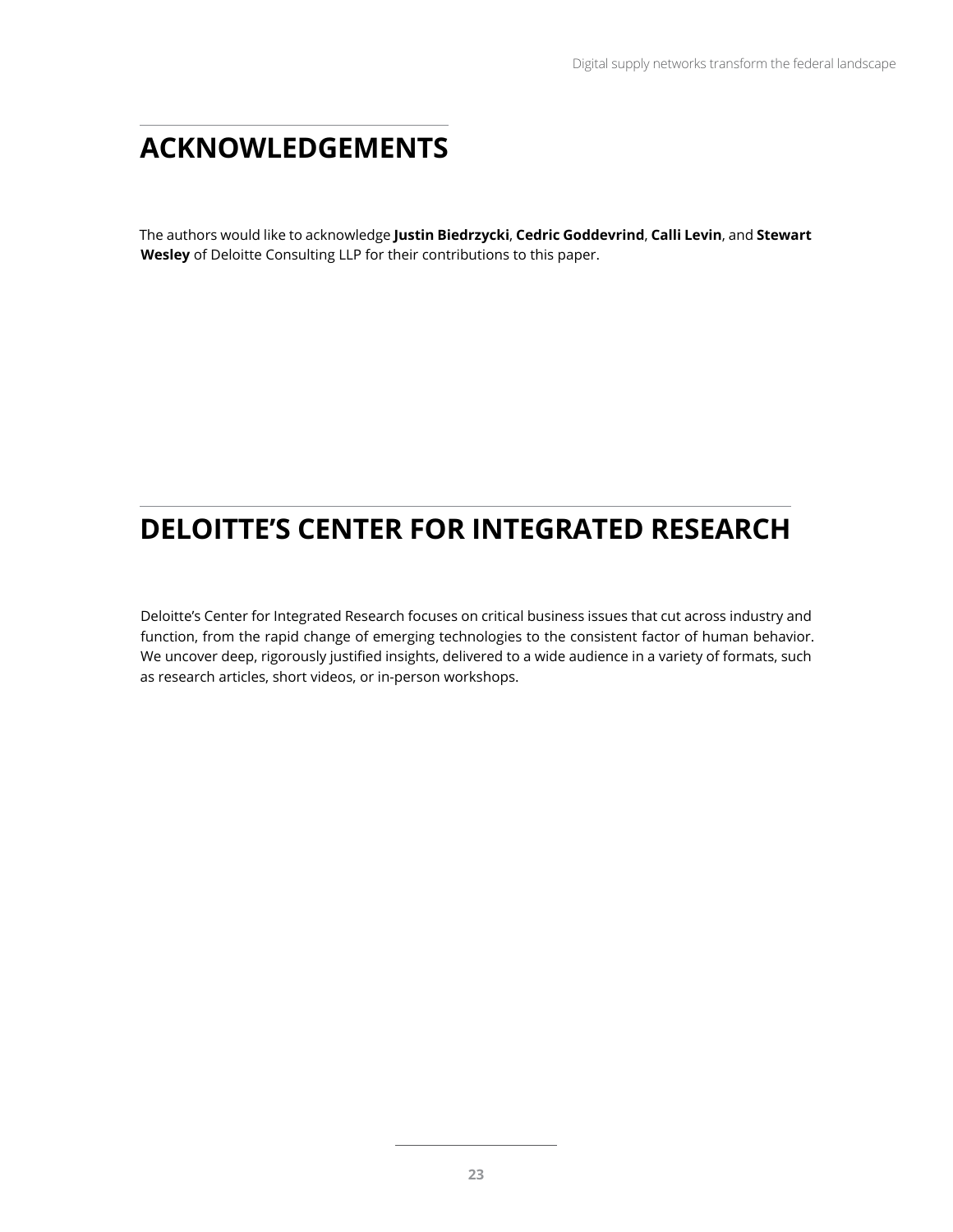**Industry 4.0 in government**

 $\overline{\phantom{a}}$